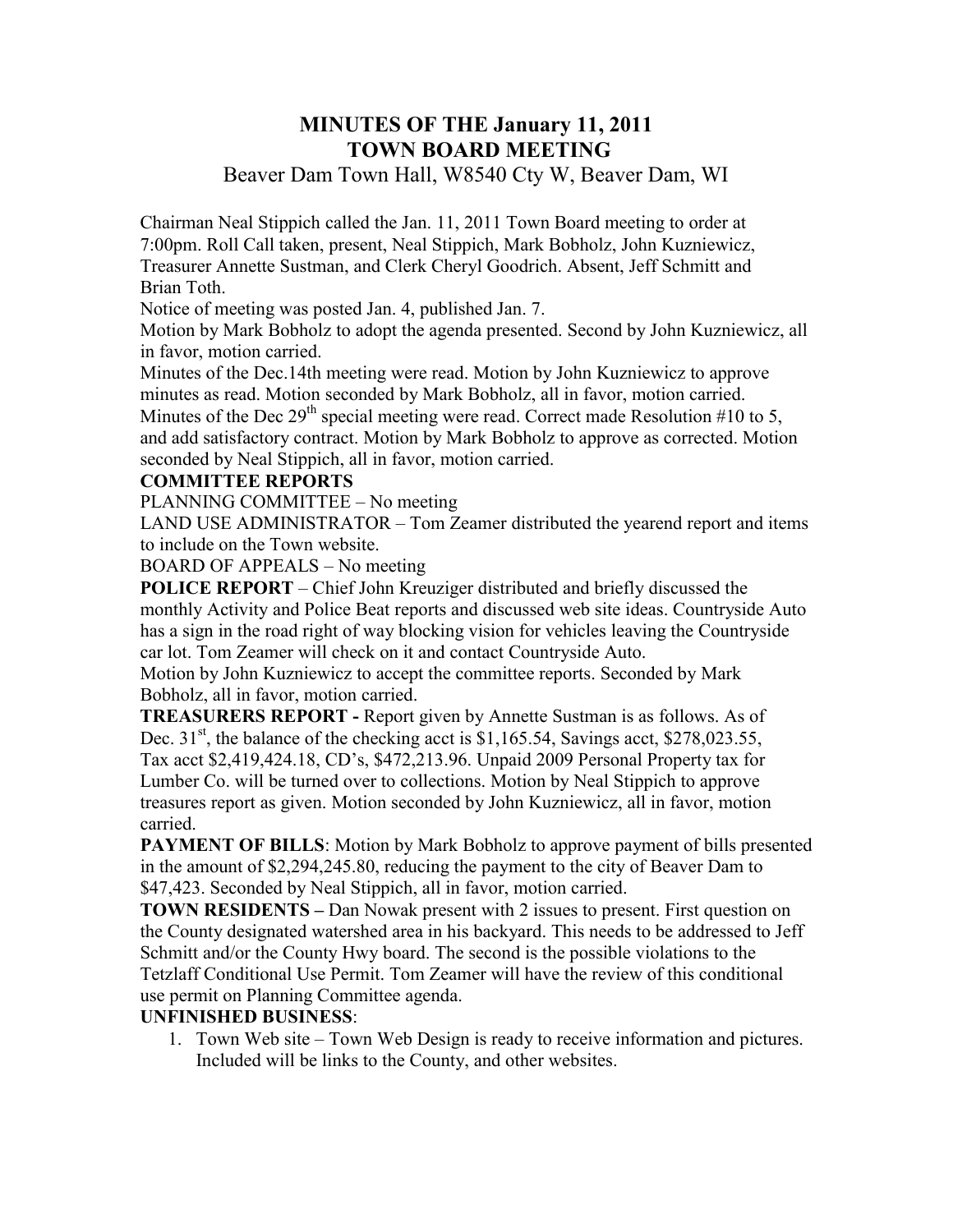- 2. Comprehensive Plan Tom Zeamer is ready to start review of the plan and will put this as an agenda item on the Planning committee meeting. John Kuzinewicz will research the Boundary agreements.
- 3. Salt storage Neal Stippich received a satisfactory contract from Wiser. He signed and returned the contract along with 25% down payment in the amount of \$6,750.
- 4. Plow drivers meeting a meeting was held on Jan. 8 and was informative and driver receptive.

#### **New Business:**

- 1. Local Government Property Insurance fund-Neal Stippich will be meeting with Bill Swich of Rural Mutual Insurance to insure full necessary coverage. Motion by Mark Bobholz to approve opting out of the Local Govt Property Insurance fund if it is financially sound and possible to get all necessary coverage through Rural Insurance. Motion seconded by John Kuzniewicz, all in favor, motion carried.
- 2. North Crystal Lake Rd Kunkel Eng. will be in invited to attend the Feb. Town Board meeting to discuss options and begin planning work on N. Crystal Lk Rd.

**Clerk, Chair, Supervisors Report –** Operator License application received and background check completed for Wendy Borner. Motion by Mark Bobholz to approve the operator license. Motion seconded by Neal Stippich, all in favor, motion carried. Discussion and agreement to have a dumpster at the Town Hall on a quartly basis for use by Town residents. WTA district meeting will be attended by Neal Stippich and John Kuzniewicz on Feb.  $18<sup>th</sup>$  in Ripon. Neal Stippich read the bridge report received by the County bridge inspectors. GTA for 2011 will be .

Meeting to review ordinances and fees will be Tuesday, Jan. 25<sup>th, at</sup> 7:00pm. Motion by John Kuzniewicz to adjourn, seconded by Mark Bobholz, all in favor, motion carried. Meeting adjourned 8:55pm.

Respectfully, Cheryl Goodrich, Clerk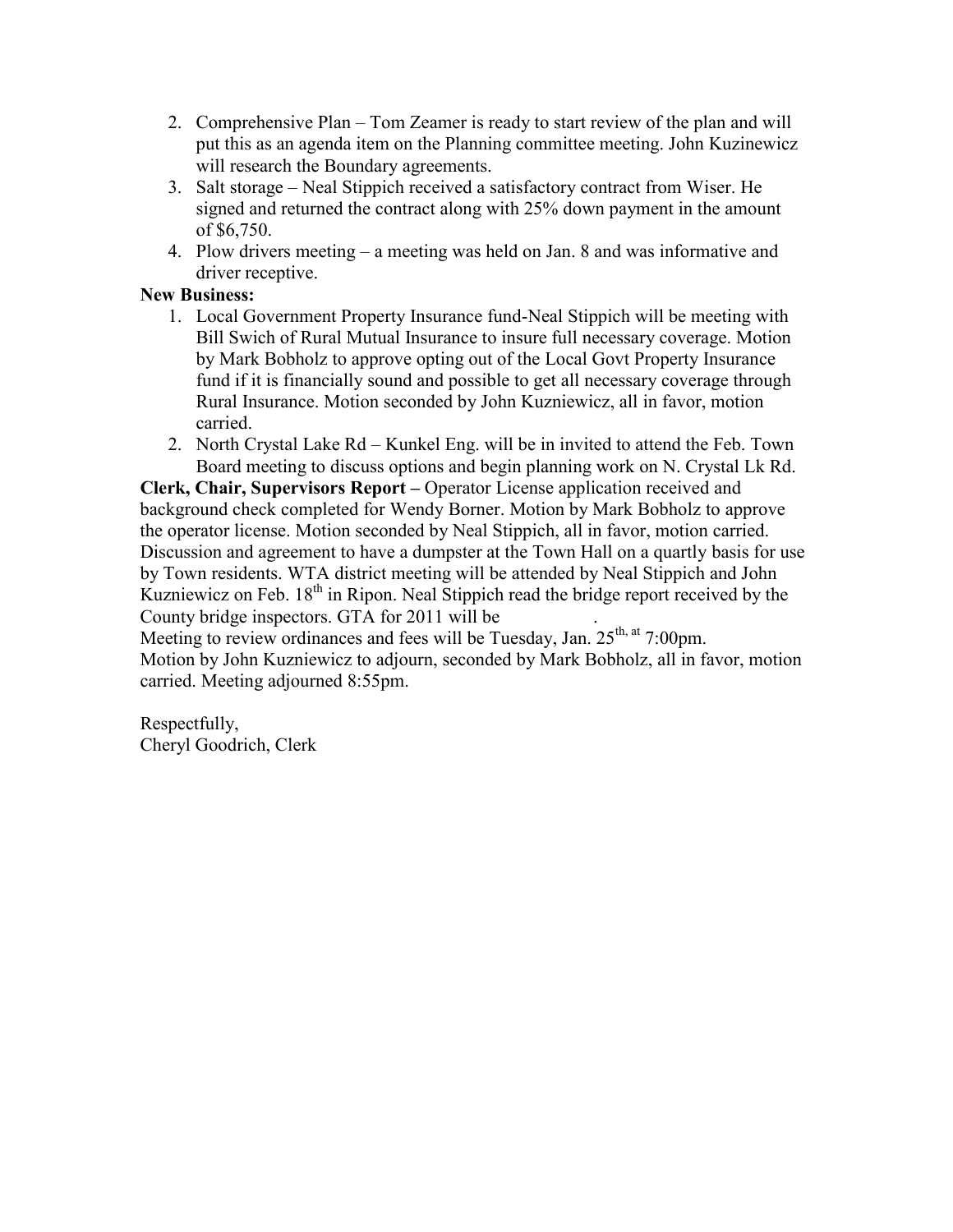## **MINUTES OF THE February 8, 2011 TOWN BOARD MEETING**

## Beaver Dam Town Hall, W8540 Cty W, Beaver Dam, WI

Acting Chairman Mark Bobholz called the Feb. 8, 2011 Town Board meeting to order at 7:05pm. Roll Call taken, present, Mark Bobholz, John Kuzniewicz, Jeff Schmitt, Brian Toth and Treasurer Annette Sustman. Absent, Cheryl Goodrich and Neal Stippich. Notice of meeting was posted Feb 1, published Feb 4.

Motion by Brian Toth to adopt the agenda presented. Second by John Kuzniewicz, all in favor, motion carried.

Minutes of the Jan 11th meeting were read. Motion by Jeff Schmitt to approve minutes as read. Motion seconded by Brian Toth, all in favor, motion carried.

#### **COMMITTEE REPORTS**

PLANNING COMMITTEE – Tom Zeamer read the minutes of the Jan.  $31<sup>st</sup>$  Planning Committee meeting.

LAND USE ADMINISTRATOR – Tom Zeamer distributed the monthly report. Discussion on Walter Maron/Iron Rd and right of way for future development. BOARD OF APPEALS – No meeting

**POLICE REPORT** – Chief John Kreuziger distributed and briefly discussed the monthly Activity and Police Beat reports and Officer Evaluations are being conducted. Motion by Brian Toth to accept the committee reports. Seconded by Mark Bobholz, all in favor, motion carried.

**TREASURERS REPORT -** Report given by Annette Sustman is as follows. As of Jan. 31<sup>st</sup>, the balance of the checking acct is \$4,330.45, Savings acct, \$228,605.40, Tax acct. \$1,676,043.88, CD's, \$472,213.96. Motion by Jeff Schmitt to approve treasures report as given. Motion seconded by Brian Toth, all in favor, motion carried.

**PAYMENT OF BILLS:** Motion by John Kuzniewicz to approve payment of bills presented, except GM Heitpas, in the amount of \$44,360.24. Motion seconded by Jeff Schmitt, all nay, motion failed. Discussion on GM Heitpas bill. Motion by Jeff Schmitt to pay bills presented in the amount of \$44,845.24. Motion seconded by Brian Toth, all in favor, motion carried. Motion by Jeff Schmitt to have March agenda item to discuss responsibility of town and clerk for GM Heitpas bill. Motion seconded by John Kuzniewicz, all in favor, motion carried.

## **TOWN RESIDENTS – None**

## **UNFINISHED BUSINESS**:

- 1. Kunkel Engineering –Mitch Leisses report on funding for N Crystal Lk Rd, nothing available. Kunkel will redo estimate without cutting down hill and will report at March meeting.
- 2. Town Web site Clerk is working on getting domain name released and switch hosting to Town Web Design.
- 3. Salt storage nothing to report

#### **New Business:**

- 1. Littering signs on Town Roads Nothing
- 2. 2011 Road Work Will wait until road inspections are complete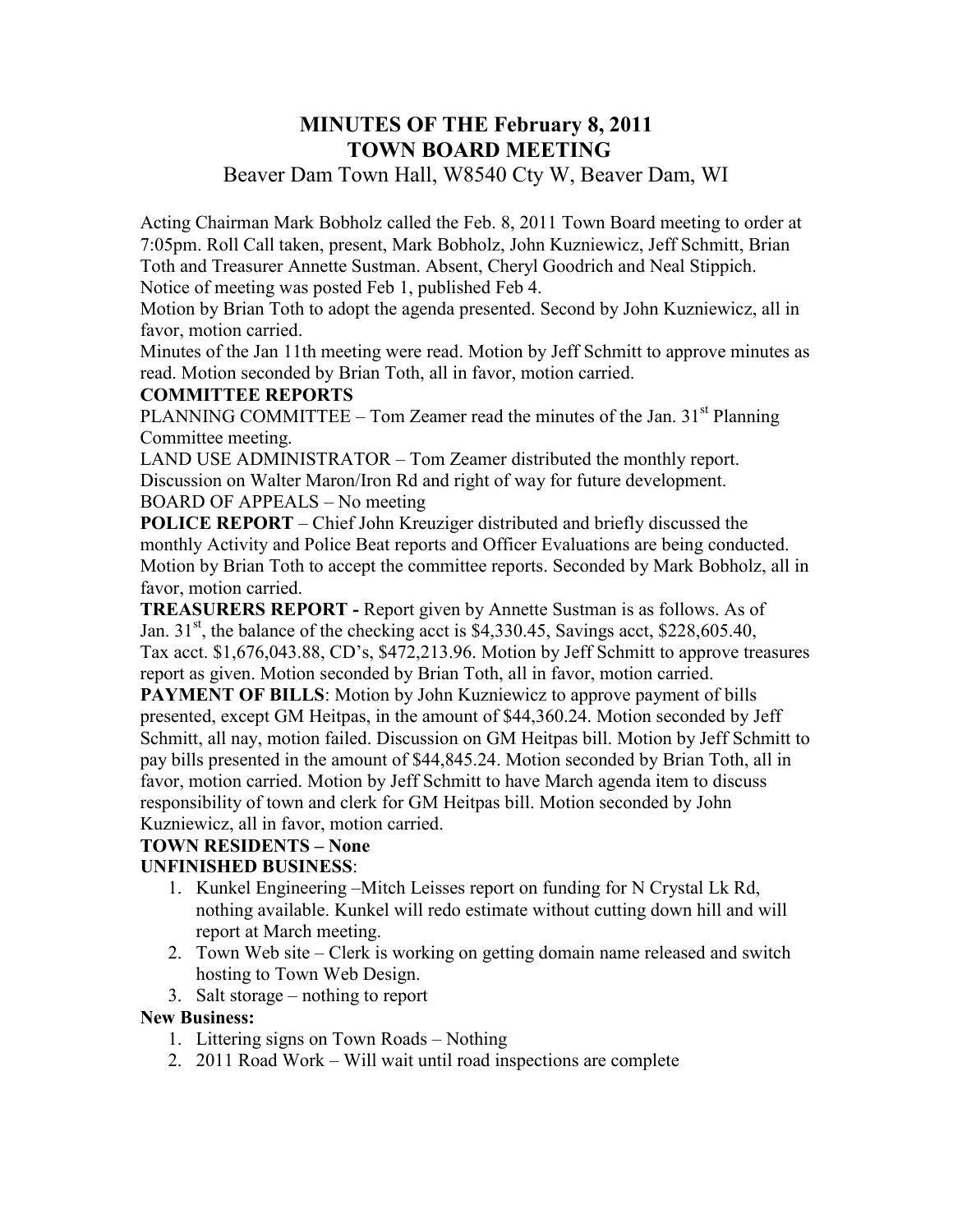**Clerk, Chair, Supervisors Report –** Operator License application received and background check completed for Monica Haima and Brook Black. Motion by Brian Toth to approve the above listed operator licenses. Motion seconded by Mark Bobholz, all in favor, motion carried.

 Letter read from Polly Knoll about fence damage from snow plowing. After discussion it was decided that the Chairman can turn the matter over to Rural Insurance. Comprehensive Plan Review committee meeting will be Monday, Feb.  $21<sup>st</sup>$  at 7:00pm. Motion by Brian Toth to adjourn, seconded by Mark Bobholz, all in favor, motion carried. Meeting adjourned 8:30pm.

Respectfully, Annette Sustman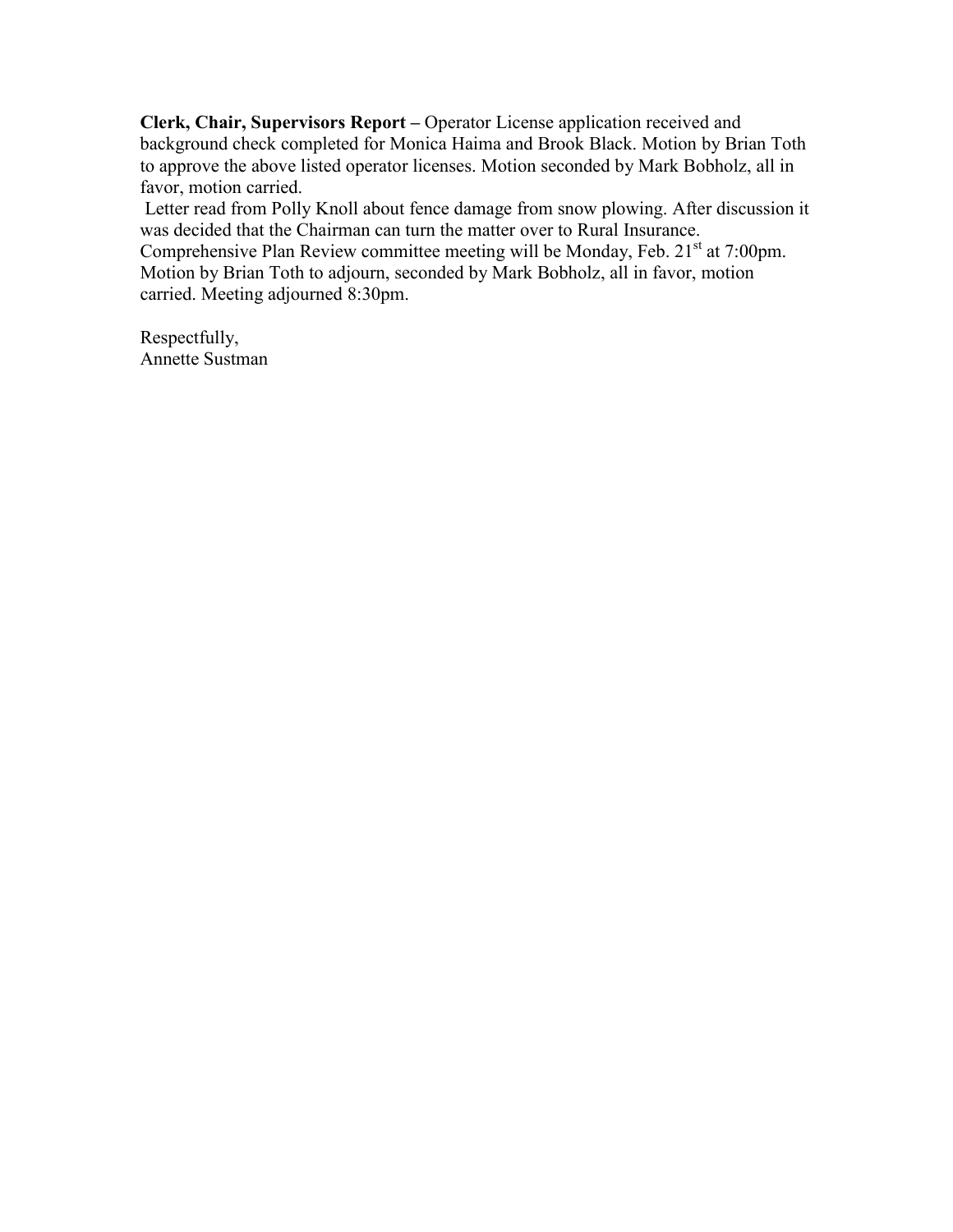# **MINUTES OF THE March 15, 2011 TOWN BOARD MEETING**

## Beaver Dam Town Hall, W8540 Cty W, Beaver Dam, WI

Chairman Neal Stippich called the March 15, 2011 Town Board meeting to order at 7:00pm. Roll Call taken, present, Neal Stippich, Mark Bobholz, Jeff Schmitt, John Kuzniewiz, Brian Toth, Treasurer Annette Sustman and Clerk Cheryl Goodrich. Notice of meeting was posted March 2, published March 4, an amended notice was posted 3/8/11 and a second amended notice was posted March 11.

Motion by Mark Bobholz to adopt the agenda presented with the option to go out of order if deemed necessary. Second by John Kuzniewicz, all in favor, motion carried.

New Business #1 - Dodge County District Attorney Kirk Klomberg gave a brief talk. Being newly appointed to DA he is visiting all communities in the county to familiarize himself with each community and open lines of communication. His number one priority is the growing drug, mainly heroin, problems in the county.

Minutes of the Feb 8th meeting were read. 2 corrections noted: 1. Motion to pay bills except Heitpas bill, and end sentence in the last paragraph with Towns Insurance agent. Motion by Mark Bobholz to approve minutes as corrected, seconded by Brian Toth, all in favor, motion carried.

#### **COMMITTEE REPORTS**

PLANNING COMMITTEE – No meeting

LAND USE ADMINISTRATOR – Tom Zeamer had no new permits

BOARD OF APPEALS – No meeting

**POLICE REPORT** – Chief John Kreuziger distributed and briefly discussed the monthly Activity and Police Beat reports and Officer Evaluations are completed and all signed a Code of Ethics.

Motion by Brian Toth to accept the committee reports. Seconded by Jeff Schmitt, all in favor, motion carried.

**TREASURERS REPORT -** Report given by Annette Sustman is as follows. As of Feb. 28, 2011 the balance of the checking acct is \$1819.76, Savings acct, \$201,041.09, Tax acct. \$371,417.62, CD's, \$472,213.96. Motion by Mark Bobholz to earmark Cd funds at the April meeting. Motion seconded by Brian Toth, all in favor, motion carried. Motion by Mark Bobholz to approve the Treasures report, seconded by Jeff Schmitt, all in favor, motion carried.

**PAYMENT OF BILLS:** Motion by Brian Toth to approve payment of bills presented in the amount of \$31,937.67. Motion seconded by Mark Bobholz. After discussion on Veolia invoice, motion amended by Brian Toth, seconded by Mark Bobholz, to include payment of \$31,147.25 to Veolia, for a total bills of \$63,084.92. Unanimous nay vote, motion failed. After more discussion on Veolia invoice, Motion by John Kuznieiwcz to pay Veolia invoice in the amount of \$17,312.17 for a total of bills to be paid \$49,249.84. Motion seconded by Jeff Schmitt, all in favor, motion carried.

**TOWN RESIDENTS** – Dennis Giese present to discuss plans for property on Sunset Blvd and moving road right of way. Plans to include removing 2 center buildings and build 1 new home in center. Terry Oaks directed him to come to the Town. 2 Issues being Right of way or occupied right of way, and setback on front yard. Town requests site plan of property and must petition Town to move right of way.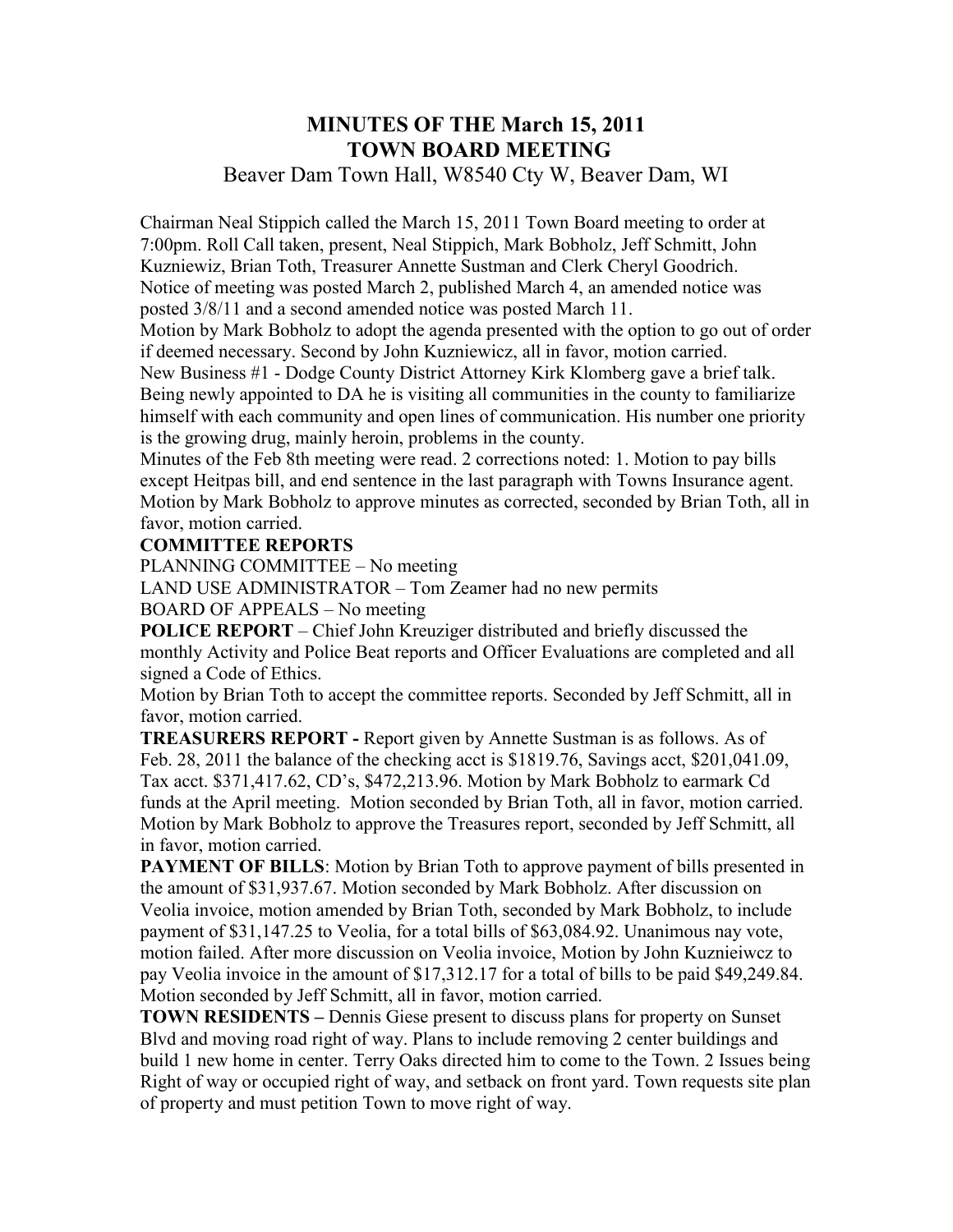#### **UNFINISHED BUSINESS**:

- 1. Kunkel Engineering –Mitch Leisses submitted plan and cost estimate for N Crystal Lk Rd. Question from the Town, can TRIP fund be used for a portion road vs. full. Also requested is cost estimate to RR tracks only.
- 2. Town Web site Domain name released and hosting relayed to Town Web Design, packets of web information has been sent and is now under construction.
- 3. Salt storage Wiser walls, no return contact from Terry Bergland.

#### **New Business:**

- 1. Payment of GM Heitpas bill After discussion, motion by Brian Toth for the Town to assume responsibility for the bill one time only, thereafter it will be the clerk's responsibility. Motion seconded by Mark Bobholz. In favor, Brian Toth, Mark Bobholz, Neal Stippich. Nay, Jeff Schmitt, John Kuzniewicz. Motion carried.
- 2. 2011 road construction bidding Motion by Brian Toth to write bid specs after road inspection is complete. Second by John Kuzniewicz, all in favor, motion carried.
- 3. Mower Equipment Discussion on ditch mowing and options. Chairman invites board members to make assessment of ditches and check into mowing equipment and options. Motion by Mark Bobholz to place an ad for bids for ditch mowing per mile, maximum 2 passes. Motion seconded by Brian Toth, all in favor, motion carried.
- 4. Truck Equipment Discussion on repair of Truck 1spreader. Motion by Neal Stippich to layover till April agenda to get a bid from Burke Truck. Motion seconded by Mark Bobholz, all in favor, motion carried.

**Clerk, Chair, Supervisors Report – N**o operator's license. Dodge Cty Planning, Dev. & Parks Comm. Public hearing on Monday, March 21, 2011 @ 7:15pm on the petition to adopt the new Dodge County Sanitary Ordinance and amend the Sanitary Facilities Overlay District.

Motion by Brian Toth to adjourn, seconded by Jeff Schmitt, all in favor, motion carried. Meeting adjourned 10:10pm.

Respectfully, Cheryl Goodrich

.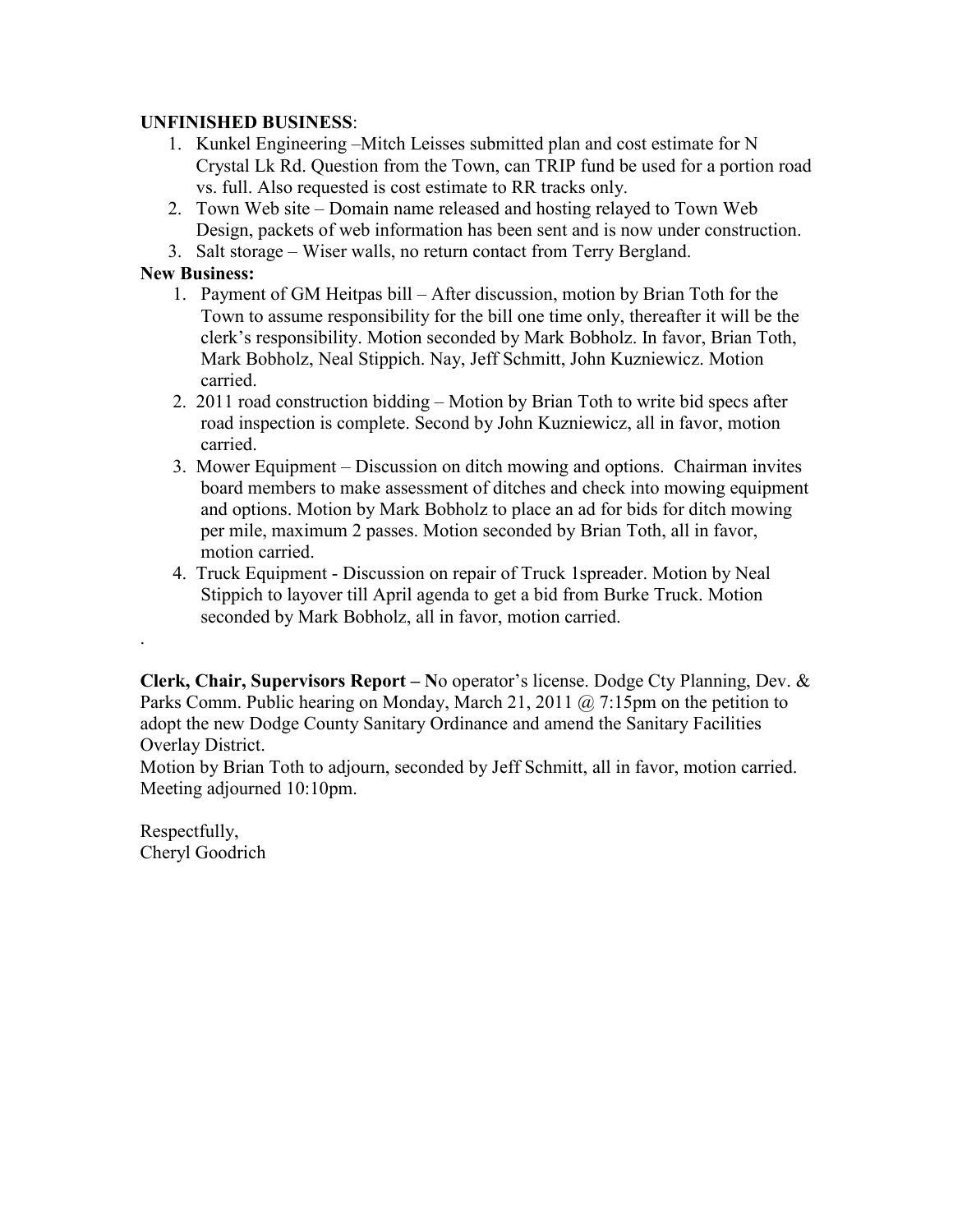## **MINUTES OF THE April 18, 2011 TOWN BOARD MEETING**  Beaver Dam Town Hall, W8540 Cty W, Beaver Dam, WI

Chairman Neal Stippich called the April 18, 2011 Town Board meeting to order at 7:00pm. Roll Call taken, present, Neal Stippich, Mark Bobholz, Jeff Schmitt, John Kuzniewiz, Brian Toth, Treasurer Annette Sustman and Clerk Cheryl Goodrich. Notice of meeting was posted April 12, published April 16, amended posted April 15. Motion by Brian Toth to adopt the agenda presented with the option to go out of order if deemed necessary and hold the 15 minute limit for resident comments. Second by Mark

Bobholz, all in favor, motion carried.

Minutes of the March 15th meeting were read. 1 correction noted: New Business #5 Change Burkes to Burke Truck. Motion by Jeff Schmitt to approve minutes with noted correction. Motion seconded by John Kuzniewicz, all in favor, motion carried.

#### **COMMITTEE REPORTS**

PLANNING COMMITTEE – No meeting

LAND USE ADMINISTRATOR – Tom Zeamer had 4 project permits totaling \$214,300 with fees of \$1,207.24.

BOARD OF APPEALS – No meeting. Check when appointment of members needs to be done again.

**POLICE REPORT** – Chief John Kreuziger distributed and briefly discussed the monthly Activity and Police Beat reports.

Motion by Brian Toth to accept the committee reports. Motion seconded by John Kuzniewicz, all in favor, motion carried.

**TREASURERS REPORT -** Report given by Annette Sustman is as follows. As of March 31, 2011 the balance of the checking acct is \$2,963.10, Savings acct, \$184,444.06, Tax acct. \$371,512.26, CD's, \$472,213.96. Motion by Brian Toth to approve the Treasures report, seconded by Jeff Schmitt, all in favor, motion carried.

**PAYMENT OF BILLS:** Motion by Brian Toth to approve payment of bills with an adjustment to the Veolia bill from \$27,813.59 to \$13,835.08 for a total of bills to be paid of \$44,322.24. Motion seconded by Mark Bobholz. All in favor, motion carried. **TOWN RESIDENTS –** No questions or comments**.**

## **UNFINISHED BUSINESS**:

- 1. Town Web site Police Dept. information needs to send in and clerk is continuing to send info for placement on the website.
- 2. Kunkel Engineering –Mitch Leisses and board members discuss TRIP fund and different options. Motion by Jeff Schmitt to proceed with bid documents with several different options for N Crystal Lk Rd from E to Ollinger Rd. Motion seconded by Brian Toth, all in favor, motion carried.
- 3. Salt storage Discussion on walls, a deposit was sent in for the Wiser walls, discussion on rebid for a cover. Neal will continue contact with Coverall. Left over 89 ton of salt will be delivered before the end of the month and Mark will order 300 ton to get in on the state bid for the 2011-2012 season.
- 4. MARS & Assoc. Motion by Jeff Schmitt to have Siggy Sigmunson give a report at the May meeting to the Town Board, inviting the City of BD and County to be present. Motion seconded by Mark Bobholz, all in favor, motion carried.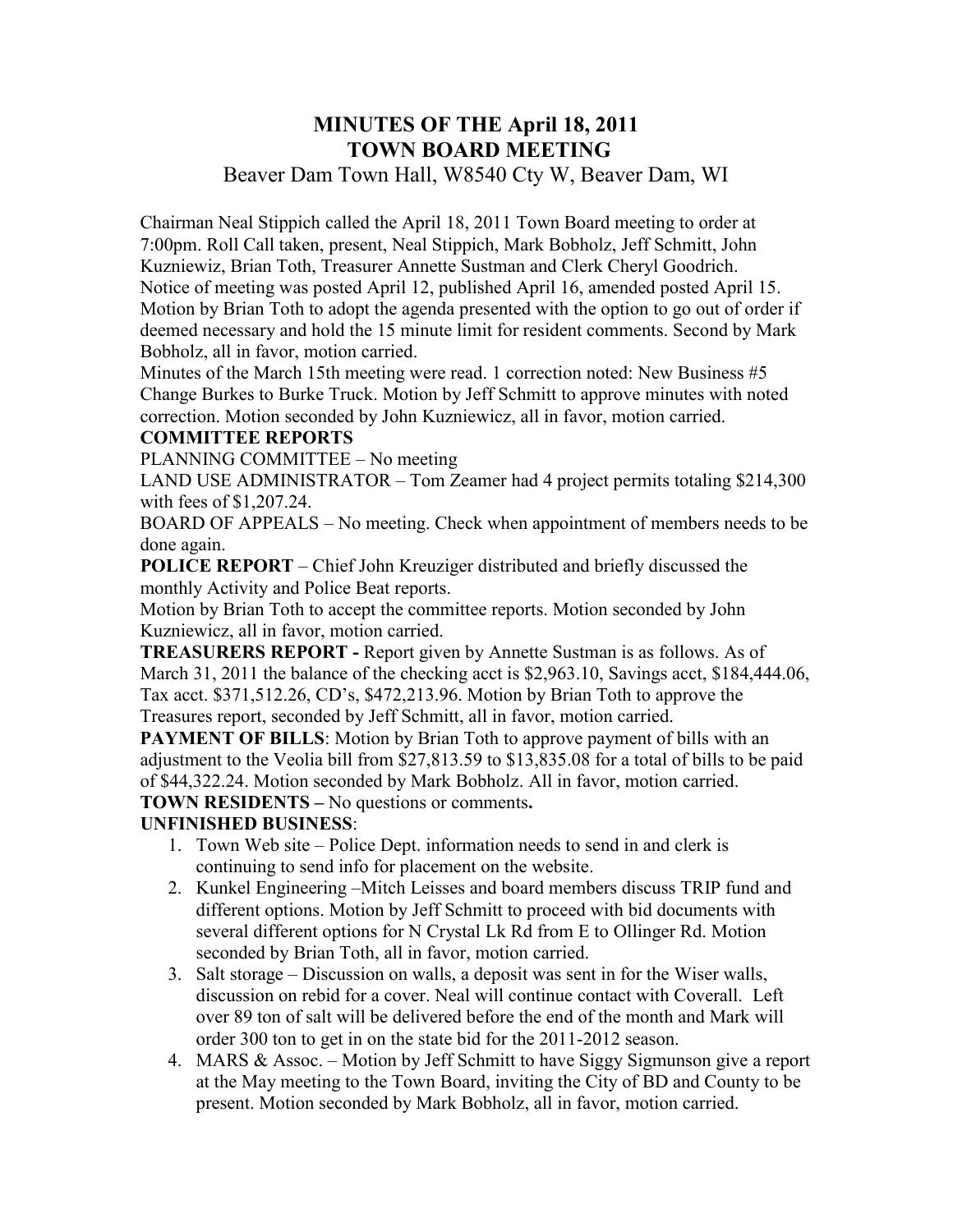5. Truck Equipment – No bid received from Burkes Truck. This will be tabled until a bid is received.

Jeff will check on how to write a bid ad for ditch mowing for the May meeting.

#### **New Business:**

- 1. Lawn bids Bids received Tom's Lawn Care \$60 per mowing(per current 3 yr. contract), Mersch Lawn Care @\$65 per visit, Duane's Lawn Care @ \$125.00 per visit, M & S Property Service  $\omega$ , \$160.00 per week, Anderson Landscape & Maint, @ \$60.00 per visit. Motion by Jeff Schmitt to continue with Tom's Lawn Care for 2011 season as work has been acceptable. Motion seconded by Mark Bobholz, all in favor, motion carried.
- 2. Leaking Roof in storage room and shop Jeff Schmitt will call Jeff Reinhart and ask if he will take a look at it.
- 3. Comprehensive Plan update Motion by Jeff Schmitt to sign agreement plan for \$5000 for the County updating the Comprehensive plan. Motion seconded by Brian Toth, all in favor, motion carried.
- 4. Road Inspection Road list was reviewed, no decision will be made until N Crystal Lk Rd work is decided.
- 5. Open Book is May 19, 4-6pm and BOR is June 2, 6-8pm
- 6. Plow issues discussion
- 7. TB Ethic Code of Conduct and Robert Rules of Order Book in Clerks office for anyone to read, discussion on keeping order at the meetings, addressing the Chair and treating each other with respect. Job Descriptions should be written with the State Statutes being the basis.
- 8. Garage Door Openers Two estimates received. Caldwell Lumber Co @ \$1205.00 and Hometown Glass @ 1110.00. Clerk will call Caldwell and Hometown and ask for information on model of opener and estimates for all 4 doors with 4 button openers. Will be on May agenda.
- 9. Review annual report and budget Annual report reviewed, discussion on QuickBooks, reports available, budget report to include proposed and actual and reviewing the budget monthly/quartly, and changing the format of the Annual Report to include the proposed budget.

**Clerk, Chair, Supervisors Report – O**perator's license applications received from Amanda Augustine, Carrie Young, Heather Shoemaker, Alexander Somers, Jessica Barlow and (Brittany Sadoski, Interlock device required). Motion by Jeff Schmitt to approve as recommended by the Police Chief. Motion seconded by Neal Stippich, all in favor, motion carried.

Dodge Cty Planning, Dev. & Parks Comm. Public hearing on Monday, May 2, 2011 @ 7:15pm to amend the Land Use Code and Press Release of the updated Shoreland Protection Ordinance proposed for Dodge County.

Motion by Brian Toth to adjourn, seconded by Jeff Schmitt, all in favor, motion carried. Meeting adjourned 11:00pm.

Respectfully,

Cheryl Goodrich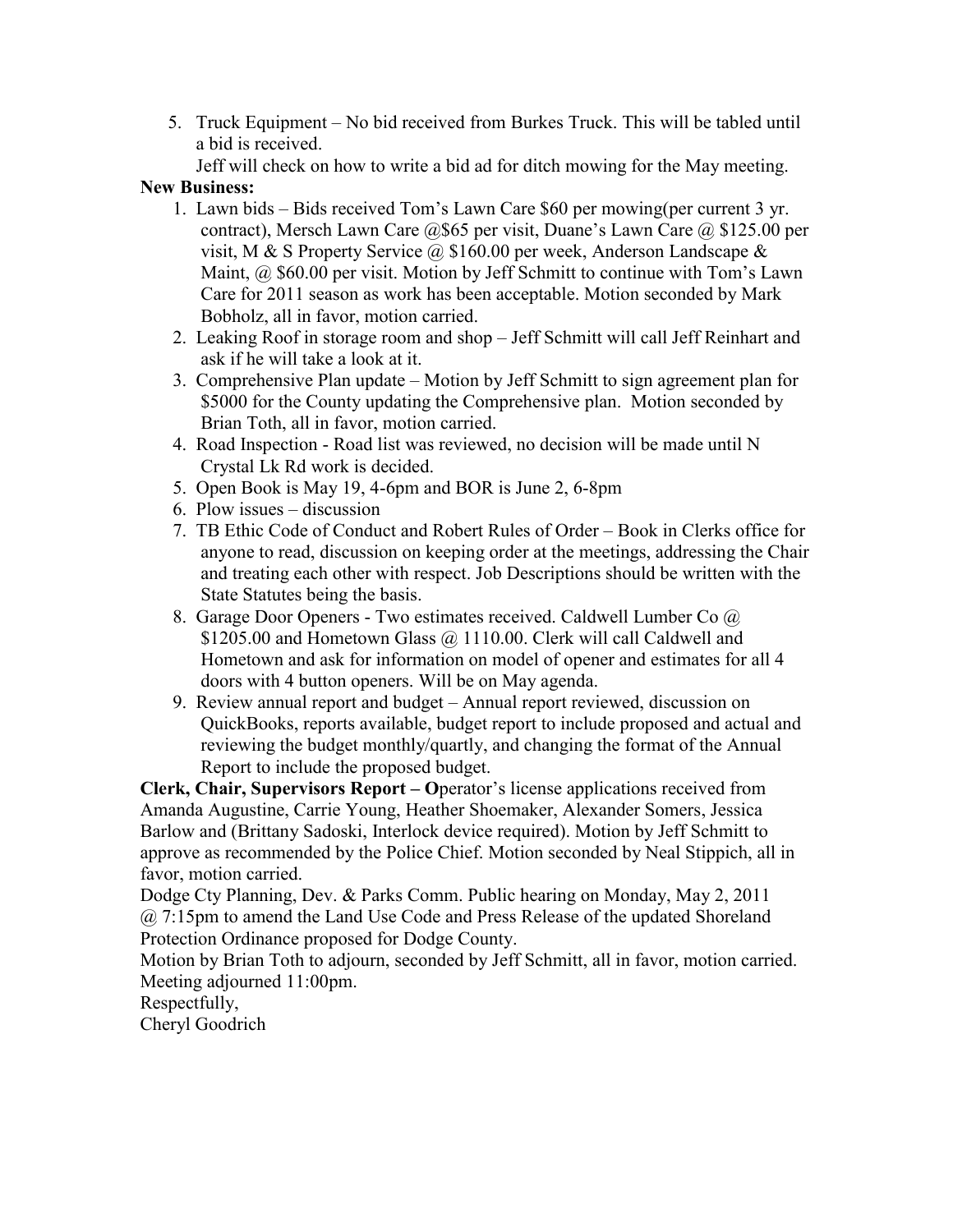## **MINUTES OF THE May 10, 2011 TOWN BOARD MEETING**

## Beaver Dam Town Hall, W8540 Cty W, Beaver Dam, WI

Chairman Neal Stippich called the May 10, 2011 Town Board meeting to order at 7:10pm. Roll Call taken, present, Neal Stippich, Mark Bobholz, Jeff Schmitt, John Kuzniewiz, Brian Toth, Treasurer Annette Sustman and Clerk Cheryl Goodrich. Notice of meeting was posted May 3, published May6.

Motion by Jeff Schmitt to adopt the agenda presented. Motion second by Mark Bobholz, all in favor, motion carried.

Minutes of the April 18th meeting were read. 1 correction noted: New Business #5 Change second open book to Board of Review. John Kuzniewicz disputes new business #9 stating a motion was made and not recorded. Motion by Neal Stippich to table approval of the minutes until the minutes can be corrected. Motion seconded by Jeff Schmitt, all in favor, motion carried.

#### **COMMITTEE REPORTS**

PLANNING COMMITTEE – No meeting

LAND USE ADMINISTRATOR – Tom Zeamer issued 6 project permits totaling \$81,800 with fees of \$531.80.

BOARD OF APPEALS – No meeting.

**POLICE REPORT** – Chief John Kreuziger distributed and briefly discussed the monthly Activity and Police Beat reports and stated that thefts are on the rise and the base radio in the office is out and are currently using a loner until a purchase is made. Motion by Brian Toth to accept the committee reports. Motion seconded by John Kuzniewicz, all in favor, motion carried.

**TREASURERS REPORT -** Report given by Annette Sustman is as follows. As of April 30th, 2011 the balance in the checking acct is \$4,021.34, Savings acct, \$168,774.21, Tax acct. \$371,603.86, CD's, \$473,816.56.

Motion by Jeff Schmitt to approve the treasure's report with validation of the Expense by vendor summary. Motion seconded by Brian Toth, all in favor, motion carried.

**PAYMENT OF BILLS:** Motion by Brian Toth to approve payment of bills to include the balance of the April Veolia bill in the amount of \$13,978.51 for a total of bills to be paid of \$38,072.94. Motion seconded by Jeff Schmitt. All in favor, motion carried. **TOWN RESIDENTS –** Steve Goeller requests an additional culvert be put in Parker

road to handle excess water. Dan Stern questioned the type of audit to be done. These items will be on the June agenda.

#### **UNFINISHED BUSINESS**:

- 1. Mars & Associates Siggy Sigmardson gave a presentation of 3 options for culvert sizing under Cty W with a cost range of \$40,000 - \$140,000. Future discussion needs to take place with the city of BD and Dodge County Highway on options and cost sharing.
- 2. Kunkel Engineering No new information available for the N Crystal Lk Rd project. A special meeting will be scheduled when information is received.
- 3. Salt storage Chairman Neal Stippich stated he did not get a response from ClearSpan. He did receive a quote from Structures Unlimited and is waiting for a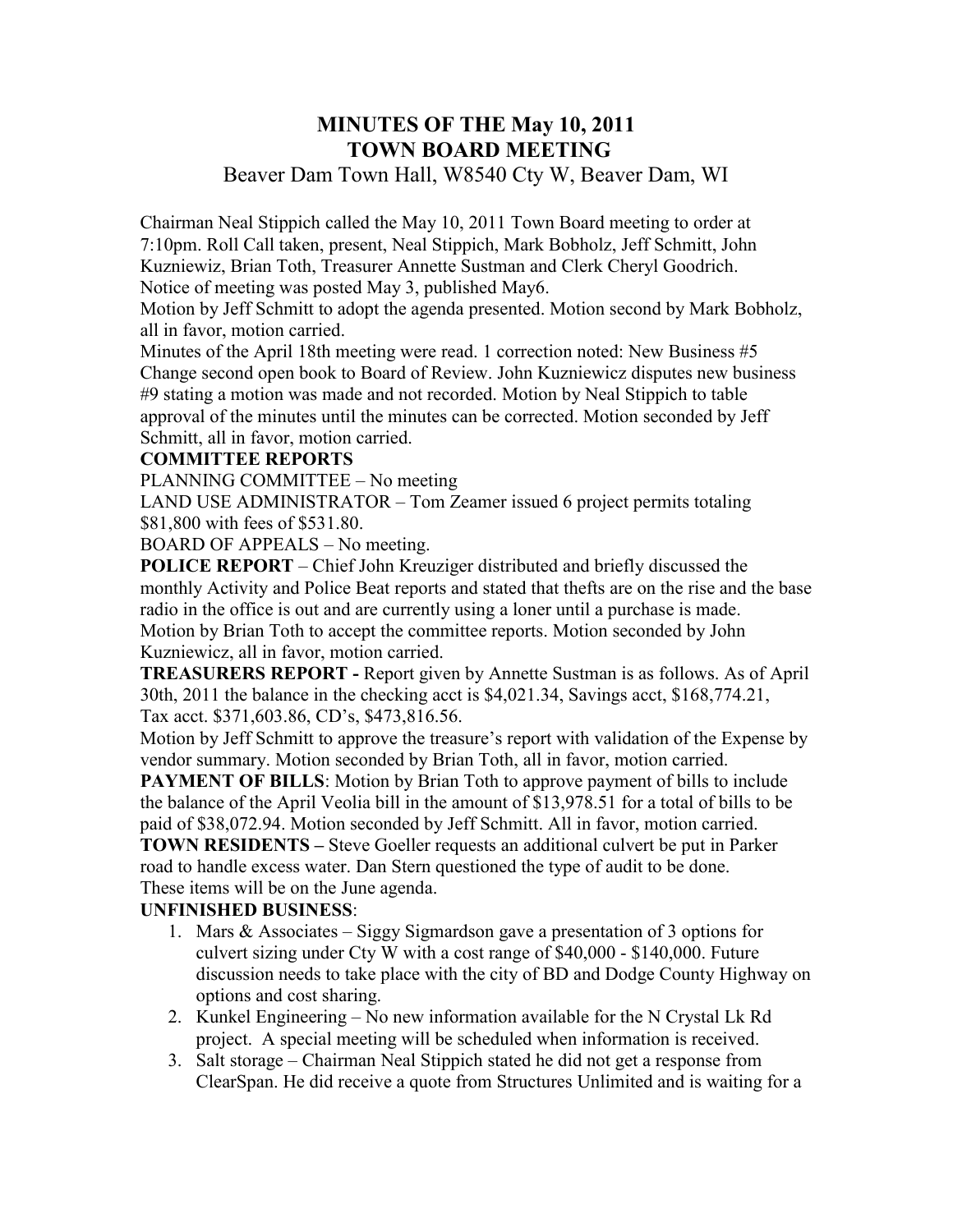quoted from Sioux. Motion by John Kuzniewicz to table until more information can be gathered. Motion seconded by Jeff Schmitt, all in favor, motion carried.

- 4. Truck Equipment Estimate from Burke Truck  $&$  Equipment received with repairs to run between \$1,500 and \$2,500. Motion by Mark Bobholz to take the truck to Burke Truck and get it repaired. Motion seconded by Brian Toth, all in favor, motion carried.
- 5. Leaking roof Jeff Schmitt spoke with Jeff Rhinehart, he would be able and willing to do the roof repairs. Motion by Neal Stippich to approve Jeff Rhinehart for the roof repairs. Motion seconded by Jeff Schmitt, all in favor, motion carried.
- 6. Garage Door openers 2 bids received to install 4 new door openers are as follows: Caldwell \$4,627.80; Hometown Glass \$4,200. Motion by Jeff Schmitt to purchase openers from Hometown Glass. Motion seconded by John Kuzniewicz, all in favor, motion carried.
- 7. Ditch mowing Discussion on purchase of new/used equipment or having the County do the ditch mowing. Motion by Neal Stippich to hire the County to do the first pass/2 wide. Motion seconded by John Kuzniewicz. In favor, Neal Stippich, John Kuzniewicz, Brian Toth, Jeff Schmitt. Mark Bobholz abstains. Motion carried.

#### **New Business:**

- 1. Green valley Liquor license for Fundraiser Motion by Mark Bobholz to approve the license with the same rules/restrictions as last year. Motion seconded by Jeff Schmitt, all in favor, motion carried.
- 2. Veolia Contract a letter was drafted by Jeff Schmitt and sent to Veolia for "Extension of Contract". Veolia should respond before August 1, 2011.

**Clerk, Chair, Supervisors Report – O**perator license application received from Rachel Sackett. Motion by Brian Toth to approve as recommended by the Police Chief. Motion seconded by Mark Bobholz, all in favor, motion carried.

Also issued was the picnic license for the Chamber of Commerce Corn Roast. Clerk Cheryl Goodrich request QuickBooks assistance from QuickBooks trained and qualified person through GM Heitpas office. A time and cost estimate will be acquired as soon as possible and will be on the June agenda.

A letter was received from Herb Lehner requesting reimbursement from the Town for ditch cleaning that was hired out to Schmitt Challenges. Minutes of need to be verified and will be on the June agenda.

Chairman Neal Stippich requests minutes be typed and given to the Board members prior to the meeting. Board members can notify the clerk of any corrections prior to the meeting. Therefore approving minutes at the meeting and dispense reading of the minutes at the monthly meetings.

Motion by Brian Toth to adjourn, seconded by Jeff Schmitt, all in favor, motion carried. Meeting adjourned 9:55pmpm.

Respectfully,

Cheryl Goodrich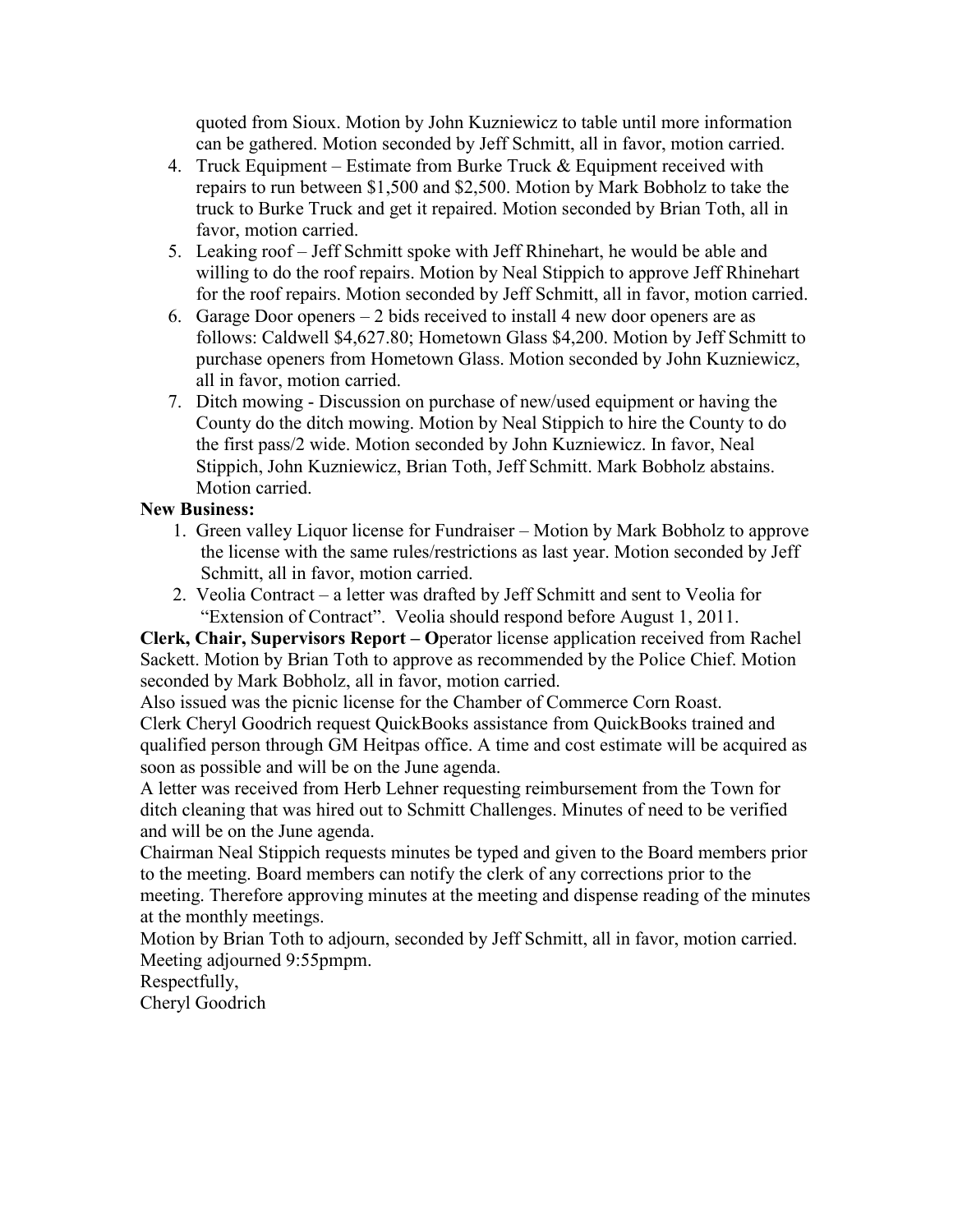## **MINUTES OF THE June 14, 2011 TOWN BOARD MEETING**

## Beaver Dam Town Hall, W8540 Cty W, Beaver Dam, WI

Chairman Neal Stippich called the June 14, 2011 Town Board meeting to order at 7:00pm. Roll Call taken, present, Neal Stippich, Mark Bobholz, John Kuzniewicz, Brian Toth, Treasurer Annette Sustman and Clerk Cheryl Goodrich.

Notice of meeting was posted June 7, published June 10.

The Chairman opened the public hearing on renewal applications for beer and liquor licenses from the following: Class A Beer-Kwik Trip and Beaver Dam Bay Marina Corp; Class B Beer-Beaver Dam Conservationists; Class A Beer and Liquor-United Cooperative, Simar Oil LLC; Class B Beer and Liquor-Beaver Dam Raceway, John's,

Mr. Madison's Bar, Leipsic Tavern, Old Hickory Golf Club, Bayside Supper Club, JJR Jumpers and Beaver Dam Country Club.

Chairman asked 3 times for anyone to speak for against.

Nobody present to speak for or against the above listed license renewal applications. Chairman then closed the Public hearing.

Motion by John Kuzniewicz to adopt the agenda presented. Motion second by Mark Bobholz, all in favor, motion carried.

Motion by John Kuzniewicz to have the minutes of the May 10 meeting read. Motion seconded by Neal Stippich, all in favor, motion carried. Minutes of the May 10th meeting were read. Motion by Mark Bobholz to approve minutes. Motion seconded by Brian Toth, all in favor, motion carried.

Noted comments from minutes; Dan Parrish felt slighted on the bidding for truck repairs, the April minutes have not yet been approved, Parker Rd culvert and audit need to be on the July agenda and discussion of the updating of the website.

#### **COMMITTEE REPORTS**

PLANNING COMMITTEE – No meeting

LAND USE ADMINISTRATOR – Tom Zeamer not present. Permit list and overview of activities were handed out to board members. 5 permits issued in May with projects totaling \$63,900 and fees of \$438.90.

BOARD OF APPEALS – No meeting.

**POLICE REPORT** – Chief John Kreuziger distributed and briefly discussed the monthly Activity and Police Beat, reports of an increase of thefts in unlocked vehicles and garages, soliciting and Raceway Fireworks. John suggests an ordinance for soliciting and will be notifying the raceway that a permit is needed for this year fireworks. Motion by John Kuzniewicz to accept the committee reports. Motion seconded by Brian

Toth, all in favor, motion carried. Jeff Schmitt now present.

**TREASURERS REPORT -** Report given by Annette Sustman is as follows. As of May 31st, 2011 the balance in the checking acct is \$-11,523.04, Savings acct, \$154,633.94, Tax acct. \$371,698.55, CD's, \$473,816.56.

Motion by John Kuzniewicz to approve the treasure's report. Motion seconded by Mark Bobholz, all in favor, motion carried.

**PAYMENT OF BILLS:** Motion by Brian Toth to approve payment of bills in the amount of \$49,281.10. Motion seconded by Mark Bobholz. All in favor, motion carried.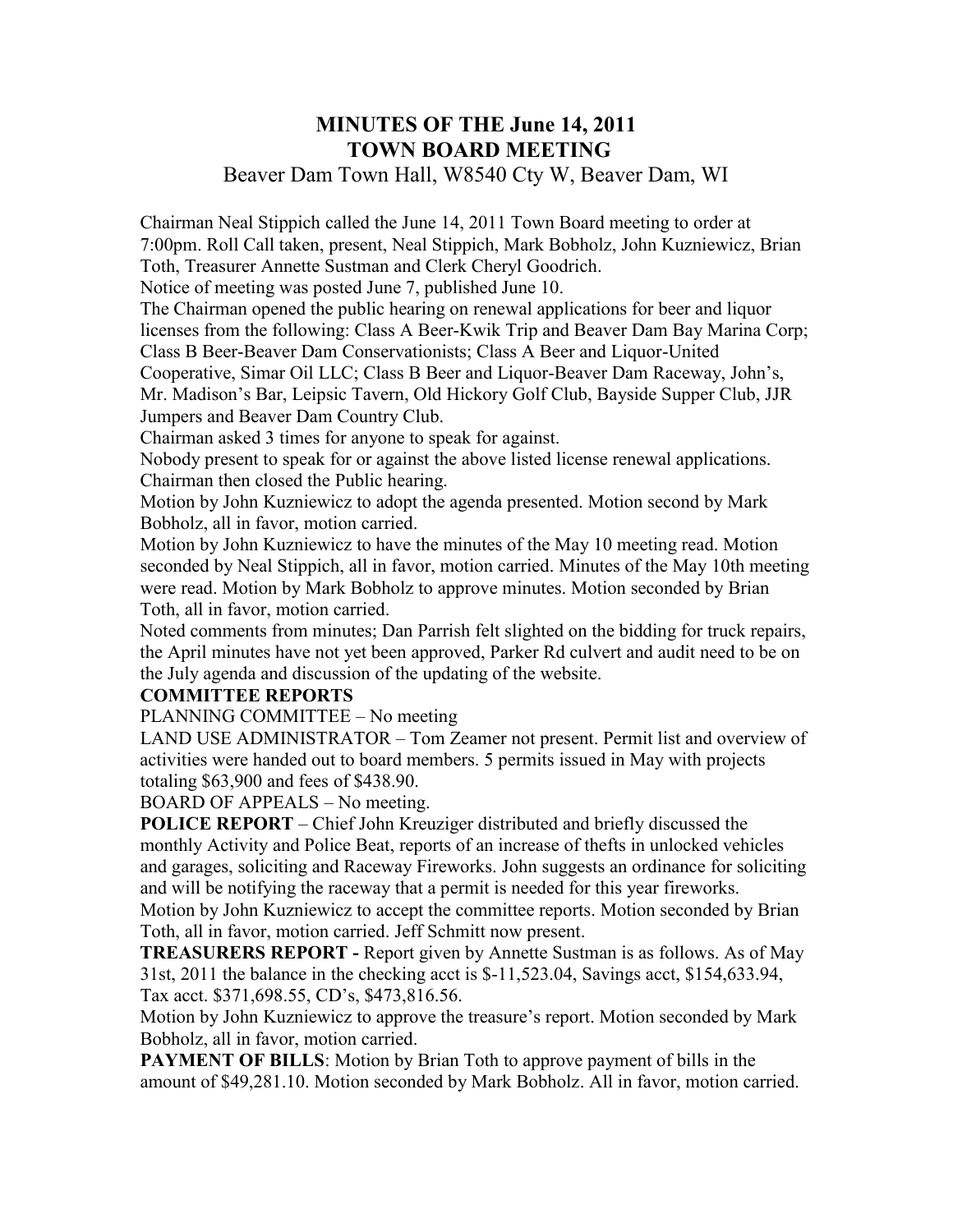**TOWN RESIDENTS –** Pam Sarsfield and Judy Winscher of S Sunset Pt Rd questioned if the Town can do something about a neighboring home that is unkept and in foreclosure. The clerk will notify Dan at General Engineering to inquire if an inspection can be done or what other steps we could take to get action from the property owner. **UNFINISHED BUSINESS**:

- 1. Kunkel Engineering No new information available.
- 2. Marlow Rd project A change order in bid price increase of \$1,612.80 was received from NEA due to increase from the 2009 bid as the project has been delayed. Discussion concerning the delay and completion of the road by July 31, a statement was made that legal action may be taken by an abutting land owner if the road is not complete. Motion by Mark Bobholz to approve payment \$1,612.80 increase pending a completion date of July  $30<sup>th</sup>$  for acceptance of July 31. If it is not complete, NEA will reimburse the Town the increase amount of \$1,612.80. Motion seconded by Brian Toth. In favor, Mark Bobholz, Brian Toth, Neal Stippich. Nay, John Kuzniewicz, abstain, Jeff Schmitt. Motion carried.
- 3. Salt storage Bid spec ad published in paper and sent out to interested parties. Bids will be due to the Town for review at a special meeting on June 27 at 7:00pm.

#### **New Business:**

1. Approval of Liquor License renewals – Renewal applications were received from the following: Class A Beer-Kwik Trip, Beaver Dam Bay Marina Corp; Class B Beer-Beaver Dam Conservationists; Class A Beer and Liquor-United Cooperative, Simar Oil LLC; Class B Beer and Liquor-Beaver Dam Raceway, John's, Mr. Madison's Bar, Leipsic Tavern,Old Hickory Golf Club, Bayside Supper Club, JJR Jumpers and Beaver Dam Country Club. Motion by Jeff Schmitt to approve renewal of above listed license applicants. Motion seconded by Mark Bobholz, John Kuzniewicz abstain from Bayside, all in favor, motion carried.

**O**perator licenses new and renewal applications received from the following: Brian Stegner,Jara Sjoerdsma,Doris Ammacher, Amy Felski,Jessica Clifton,Kristin Westover,Jamie Prough,James Matosky,Kathryn Nicholas,Ron Marach,Dale Maas,Mark Tomashek, Kevin Semple,Robert Schmidt,Sukhdeep Garcha,Jennifer Westphal,Lesli Narr,Miranda Clark,Jana Elgersma,Lori Rollins,Bradley Marthaler,Mary Winter,Bethany Milan,Shawn Limberg,Samantha Westphal,Heather Shoemaker,Arlette Ward,Todd Behrmann,Carrie Sieja,Charlotte Toth,Carolyn Mueller,Roxanne Siedschlag,Laura Zilinskas,Marianne Wolc,Wendy Borner,Gina Hughes,Laura Rueckert,Brian Dykstra,Jason Repinski,Angela Winter,James Hopkins,Maureen Prunuske,Tom & Tracy Grotenhuis,Kelly Schoebel,Tanya Westphal, Julie Cartwright-Bartol,Mallory Marx,Austin Ehlenfeldt,Justine Koehoorn,Kayla Hendricks,Jocelyn Braker,Danielle Kranz,Erica Buechel,Mayna Muenchow,Debra NavisKassandra Scheuer,Doreen Kuaniewicz,Kieth Hampton,Kristine Klodowski,Debbie Pelot,Gay Slosser, Diane Manegold,Carrie Young,Monica Haima,Lindsey Erber,Penny Buchda,Rachael Sackett,James Mai,Nancy & Mark Kimmel,Julie Bashynski,Joyce Longseth,James Orlenka,Nancie Dominguez,Kim Firehammer,Thomas Brace. Motion by Jeff Schmitt to approve license applications pending approved background checks as recommended by the Police Chief. Motion seconded by Mark Bobholz, in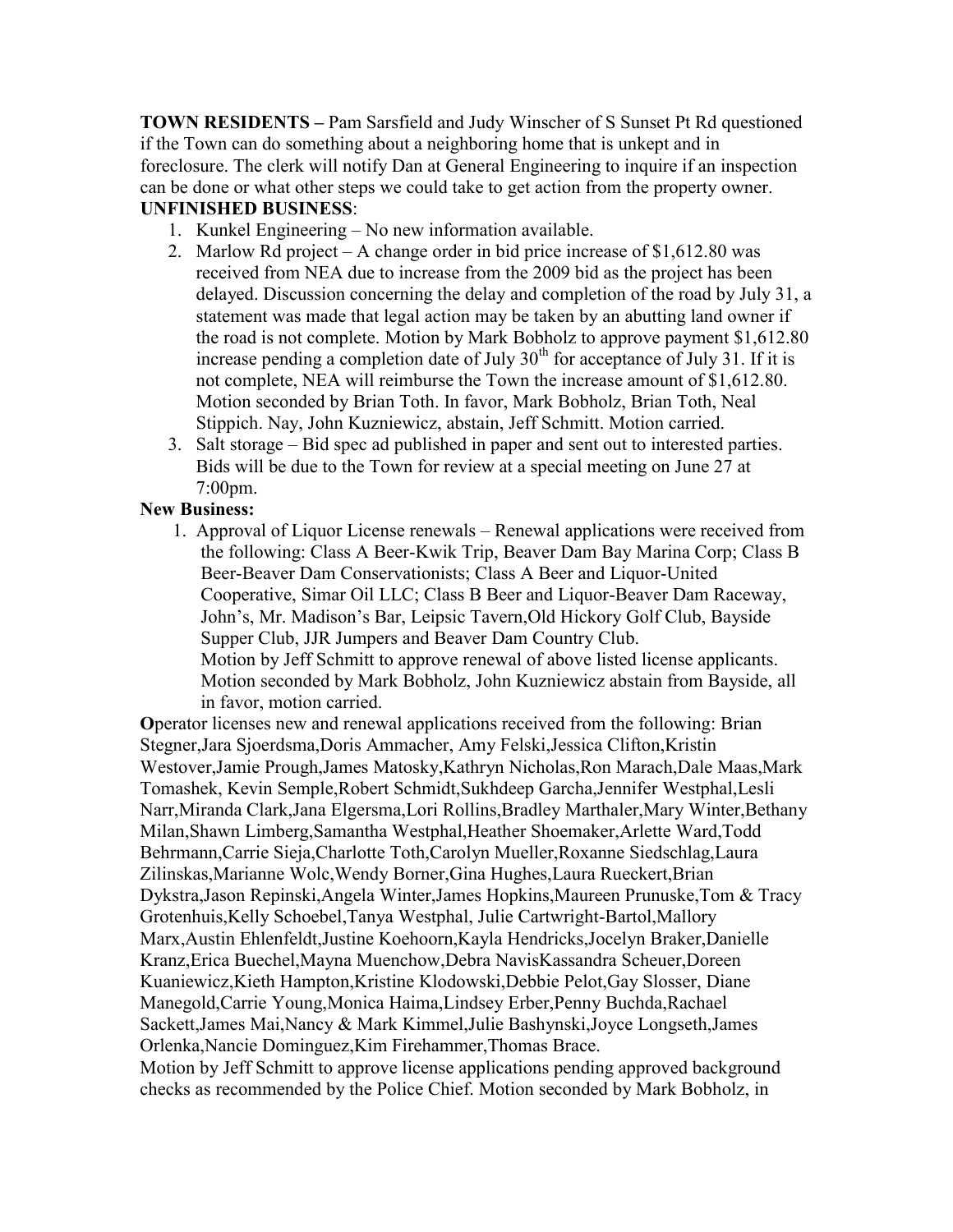favor Jeff Schmitt, Mark Bobholz, Neal Stippich, John Kuzniewicz. Brian Toth abstain from Charlotte Toth, motion carried.

- 2. Request for reimbursement of ditch cleaning Herb Lehner submitted a written request for reimbursement of \$746.00 for ditch cleaning of a portion of Hammer Rd and Iron Rd by Schmitt Challenges. Motion by John Kuzniewicz to approve payment of the \$746.00. No second, motion failed. No further discussion, Chairman assumes non approval, request denied.
- 3. Tree removal on Sunset Blvd Request by Tricia Schmidt for removal of a tree in the middle of her driveway also being in the road right of way and touching power lines. Clerk will contact the power company and request action from them.
- 4. Truck repair/purchase discussion of trading truck #1 for a 2011 demo truck available for \$143,899 vs. fixing Truck #1. Motion by Mark Bobholz to decline offer to purchase of the 2011 truck. Motion seconded by John Kuzniewicz. In favor, Mark Bobholz, John Kuzniewicz, Neal Stippich, Jeff Schmitt. Nay, Brian Toth. Motion carried.
- 5. Redistricting After review of new maps, motion by Mark Bobholz to approve the new district map as proposed by the county. Motion seconded by Jeff Schmittt, all in favor, motion carried. Resolution will be on the July agenda.

**Clerks Report –** Amount submitted to FEMA was \$22,000, the Town will be receiving \$7,015.65. WI DOT preconstruction meeting June 20 @ 9:30am at the DOT office in Madison; Madison Attorney office had an open records request for an accident on Ollinger and Hwy A on Nov.22, 2009; PASER workshop; NATA request. Complaint calls on dip in road on Fairway is across the width of the road, residents would like that looked at.

**Chair, Supervisors Report –** John Kuzneiwicz contacted Karla Chase/Mike DeVitt on Scott Sammon issues and didn't get many answers. Scott should have a conditional use for running a business and should be paying personal property taxes. Mike Zimmerman/Tony Roedl neighboring property issue with water, not a Town issue. Brian-mowing issue and options to purchase back from rental. County is mowing town roads and town will compare time and cost before purchasing or renting a mower. Mark-Grass complaints. Neal-annexation on town land on north end, Neal will be meeting with City Mayor.

Motion by Brian Toth to adjourn, seconded by John Kuzniewicz, all in favor, motion carried. Meeting adjourned 9:40pm.

Respectfully,

Cheryl Goodrich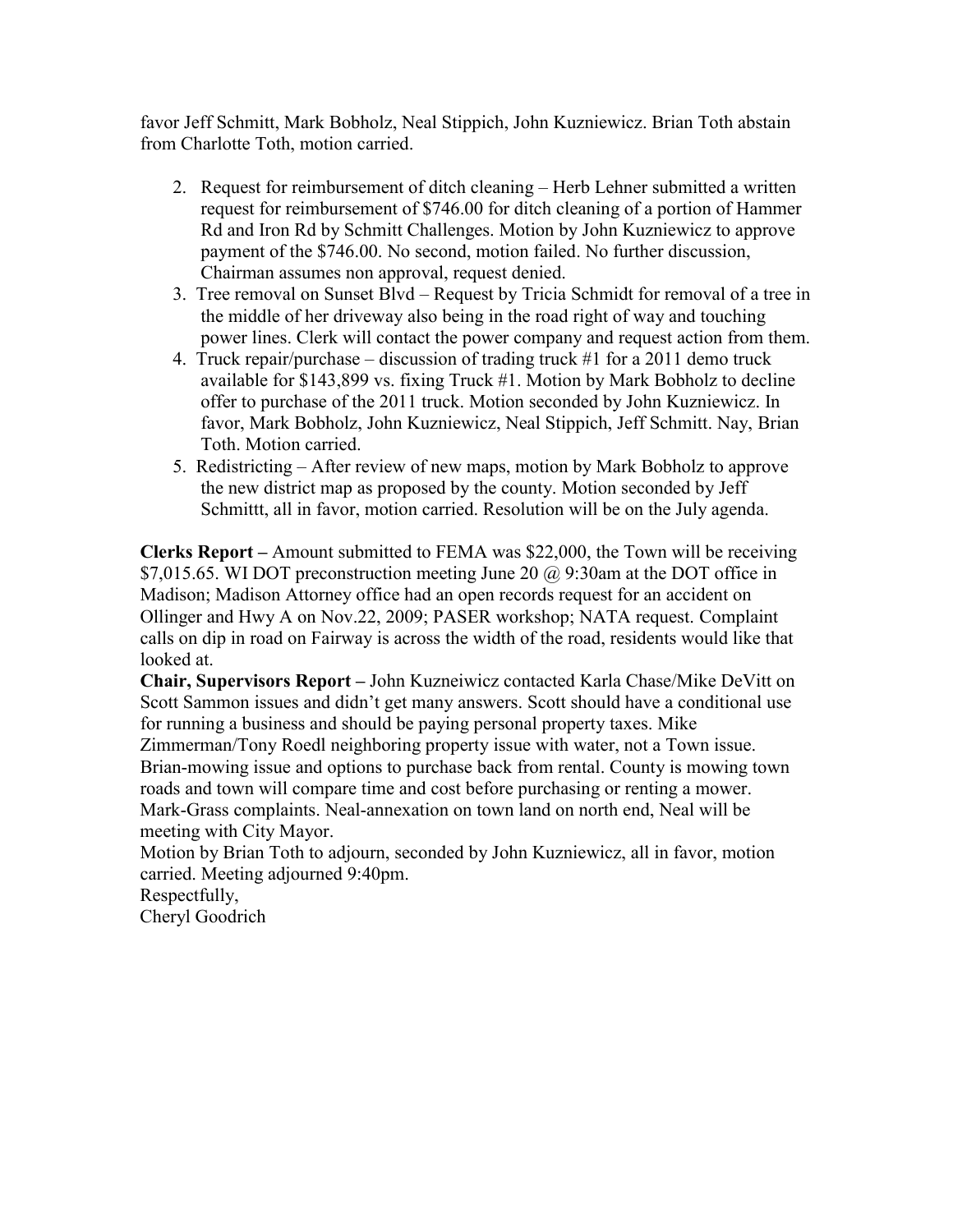## **MINUTES OF THE July 12, 2011 TOWN BOARD MEETING**  Beaver Dam Town Hall, W8540 Cty W, Beaver Dam, WI

Chairman Neal Stippich called the July 12, 2011 Town Board meeting to order at 7:00pm. Roll Call taken, present, Neal Stippich, Mark Bobholz, John Kuzniewicz, Brian Toth, Jeff Schmitt, Treasurer Annette Sustman and Clerk Cheryl Goodrich. Notice of meeting was posted and published July 5, amended posted July 8. Motion by Mark Bobholz to adopt the agenda presented allowing the Chairman to go out of order if deemed necessary. Motion second by Brian Toth, all in favor, motion carried. Minutes of the April 18 minutes, a motion couldn't be verified, will discuss with Audit topic on agenda. Minutes of the June  $14<sup>th</sup>$  minutes were read. Discussion on repair of Fairway Dr. add to August agenda. Motion by Brian Toth to approve with change in Supervisors report, sentence 4, "to purchase back from rental". Motion by seconded by Jeff Schmitt, all in favor, motion carried. Minutes of June 27 Special meeting were read. Motion by Mark Bobholz to approve minutes as read. Motion seconded by John Kuzniewicz, all in favor, motion carried. Minutes of July 5 special meeting were read. Motion by Mark Bobholz to approve as read. Motion seconded by Brian Toth, all in favor, motion carried.

Noted comment from Neal Stippich that he received a bid for the salt storage cover in the amount of \$38,462 and that the bid was received late. The walls from Wiser were ordered.

#### **COMMITTEE REPORTS**

PLANNING COMMITTEE – No meeting

LAND USE ADMINISTRATOR – Tom Zeamer stated a Comprehensive Plan Meeting was held; they worked on the existing land use map. No new permits issued.

BOARD OF APPEALS – Meeting held June 22. A variance was granted to Lamar Signs for a new billboard on Kellom Rd.

**POLICE REPORT** – Chief John Kreuziger distributed and briefly discussed the monthly Activity and Police Beat.

Motion by John Kuzniewicz to accept the committee reports. Motion seconded by Brian Toth, all in favor, motion carried.

**TREASURERS REPORT -** Report given by Annette Sustman is as follows. As of June 30th, 2011 the balance in the checking acct is \$3,924.26, Savings acct, \$118,479.27, Tax acct. \$371,790.20, CD's, \$473,816.56.

Motion by Mark Bobholz to approve the treasure's report. Motion seconded by Jeff Schmitt, all in favor, motion carried.

**PAYMENT OF BILLS:** Motion by Brian Toth to approve payment of bills in the amount of \$39,884.08. Motion seconded by Jeff Schmitt. All in favor, motion carried.

**TOWN RESIDENTS –** Neal Setz present he does ditch mowing for other townships at a rate of \$170.00 per town road mile. Donna Schauer questioned ditching and culvert replacement on Sunset Blvd. was approved in 2009 and not completed, Mark stated McKinley culvert was the same. This will be on the Aug. agenda. Matt Streekstra question on Madison St Kwik Trip annexing and putting in water and sewer, also neighbor with unkept property and on shared well. Chairman refer topic to Tom Zeamer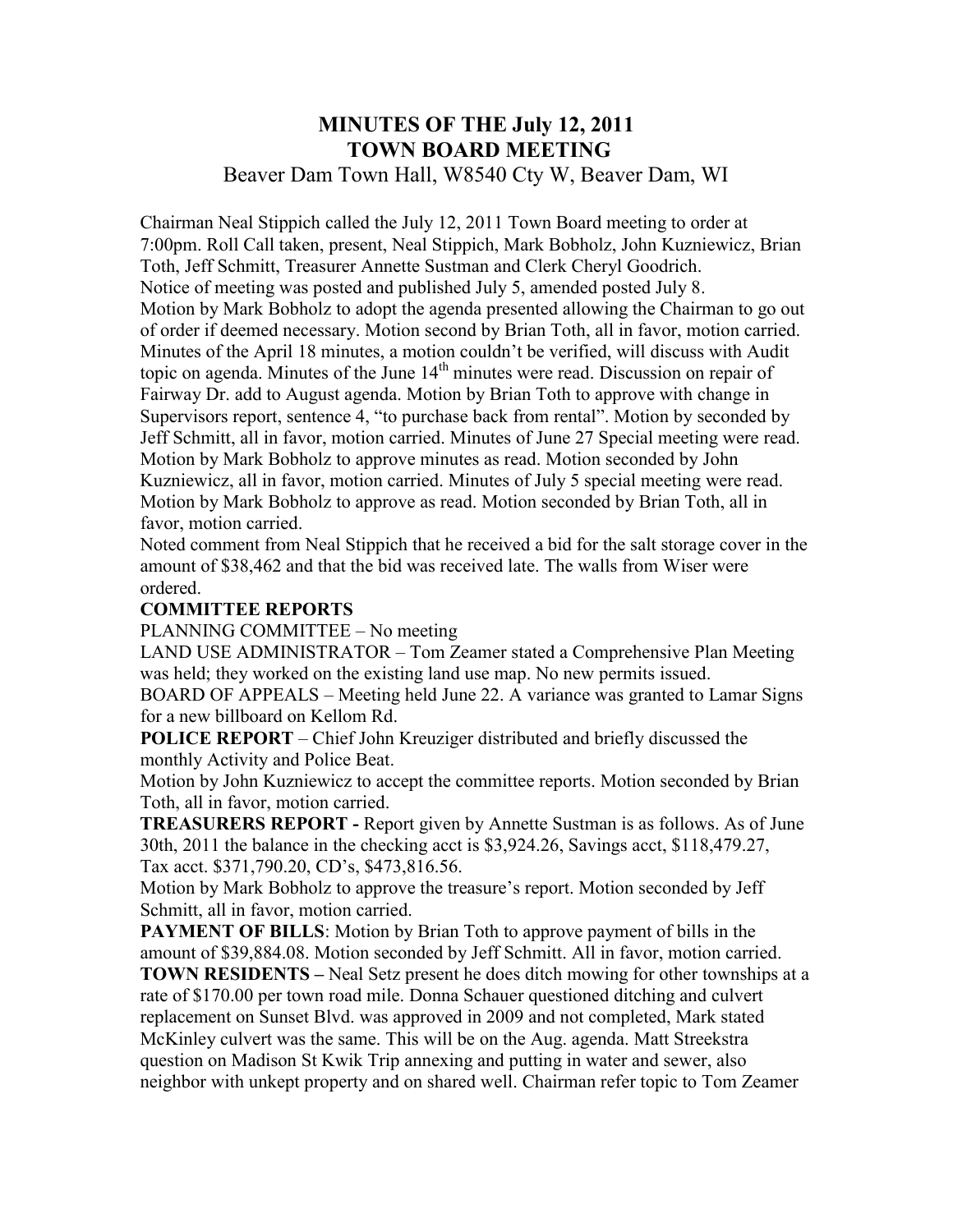to find out if it is a foreclosure and refer to Dan at General Eng. on property owned by Randy Hart and report next month.

Jeff Schmitt and John Kuzniewicz commented on Letter to the Editor and Jeff has written a response for the paper.

### **UNFINISHED BUSINESS**:

- 1. Parker Rd Steve Goeller wants surge water diverted to south side of Parker Rd. Jeff Schmitt suggests take subject up after N Crystal Lk Rd project is decided. Parker Rd issue will be on the Aug. agenda
- 2. Inspection of W9119 S Sunset Pt Rd The clerk contacted Dan Huebner from General Engineering. Dan stated with the property being in foreclosure, there is nothing we can do at this point except send the owner a citation.

#### **New Business:**

 **5.** 2010 Audit – Audit is not yet started. After discussion, the board is responsible to engage the audit and request a full audit annually and would like to create a policy for specific requested reports, what the reports should consist of and when reports should be available.

 1. Resolution #2011-1 Redistricting – Motion by John Kuzniewicz to adopt resolution #2011-1 approving the Redistricting map as submitted by Dodge County. Motion seconded by Brian Toth, all in favor, motion carried.

 2. Resolution #2011-2 Updating the Comprehensive Plan – Motion by Brian Toth to adopt Resolution #2011-2 approving Updating the Comprehensive Plan. Motion seconded by John Kuzniewicz, all in favor, motion carried.

 3. Sellers Permit/License for Soliciting – After discussion, board voice vote for approval for John Kreuziger and Tom Zeamer to move forward with creating a sellers/soliciting permit/license including a fee for commercial profit applicants.

 4. Veolia Contract – New contract not received from Veolia, put on agenda of special meeting.

April 18 Minutes – Question on if motion was made at the annual meeting or the regular meeting. Motion by John Kuzniewicz to table the question on approval of the April 18<sup>th</sup> minutes to the Aug Agenda. Seconded by Jeff Schmitt, all in favor, motion carried.

**Clerks Report –** Operator license applicants are Sandra Miller and Carol Topper. Motion by Neal Stippich to approve operator license. Motion seconded by Jeff Schmitt, all in favor, motion carried. Town/County meeting Wed., Aug. 31, 7:00pm; Grant Seminar; Quickbooks training; Dodge County Land Survey; Emergency Mgmt. Survey. **Chair/Supervisors Report** 

Items – Kwik Trip access off Hwy 151, who is responsible for maintenance; roadside spraying for weeds in spring; prevailing wage set, through legislation, at \$234,000 per project; Have Tom and John Kreuziger inspect Tetzlaff property for compliance of deadline; Scott Sammon fence and junk; winter equip, plow edges; Chairman spoke with Mayor on annexation; ditch mowing, Roger will finish ditch mowing, Chairman will contact County. Quartly Budget policy(Aug. agenda)

Motion by Mark Bobholz to adjourn, seconded by Brian Toth, all in favor, motion carried. Meeting adjourned 10:10pm.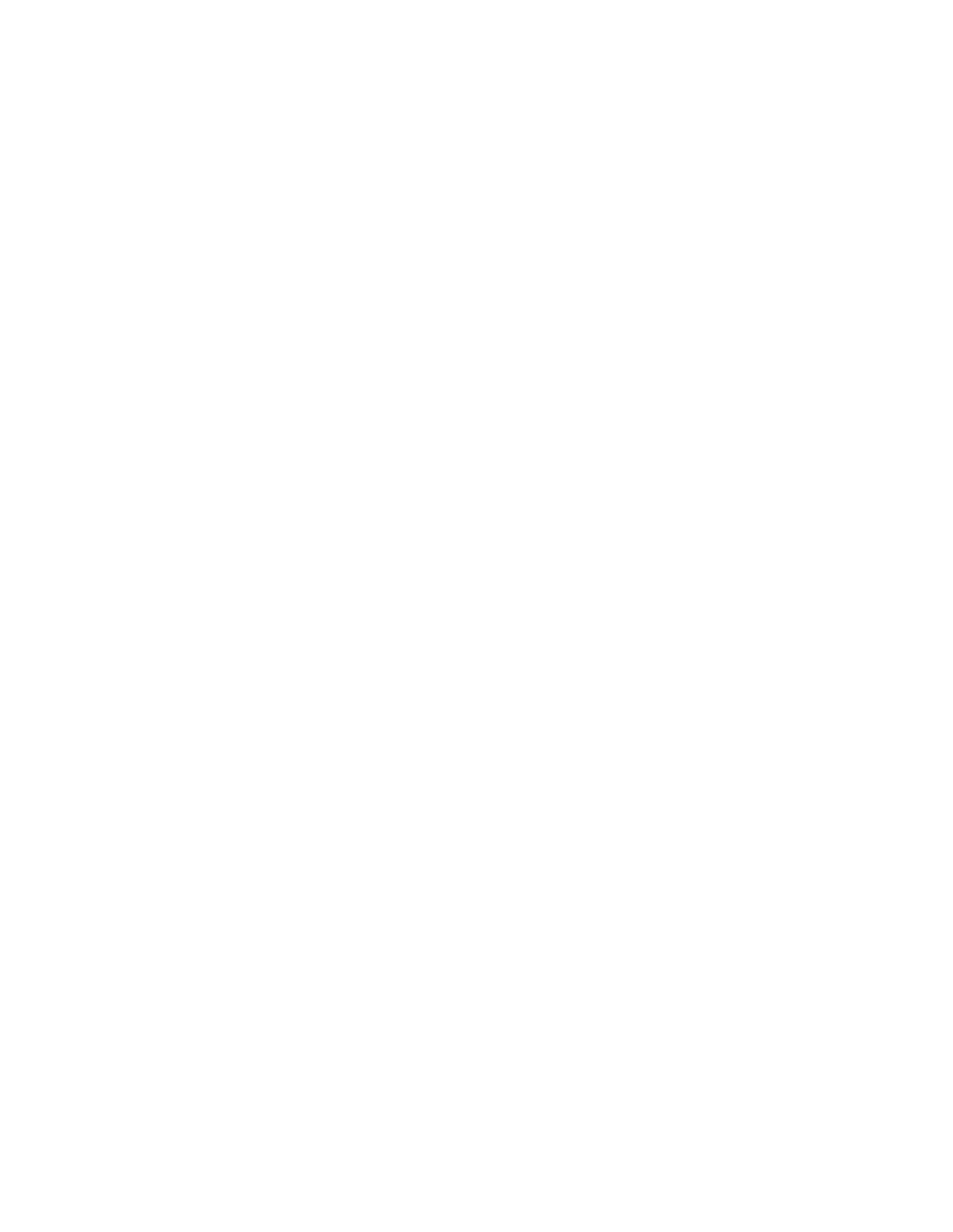## **MINUTES OF THE August 15, 2011 TOWN BOARD MEETING**  Beaver Dam Town Hall, W8540 Cty W, Beaver Dam, WI

Chairman Neal Stippich called the August 15, 2011 Town Board meeting to order at 7:00pm. Roll Call taken, present, Neal Stippich, Mark Bobholz, John Kuzniewicz, Brian Toth, Jeff Schmitt, Treasurer Annette Sustman and Clerk Cheryl Goodrich. Notice of meeting was posted Aug. 4 and published Aug. 9.

Motion by Mark Bobholz to adopt the agenda presented, seconded by Brian Toth. Mark Bobholz amends motion to allow the Chairman to go out of order if deemed necessary. Amended motion second by Brian Toth, all in favor, motion carried. Minutes of July12 meeting were read. Minutes amended by adding "legislation reset the prevailing wage rate to \$234,000 per project" in the last paragraph. Minutes items discussed as follows: How to track/follow up on agenda items; Neal Stippich contacted auditor to begin audit; adding a budget account with budget balance to treasurers report. Motion by John Kuzniewicz to approve minutes as amended. Motion seconded by Neal Stippich, all in favor, motion carried. Minutes of July 16 special meeting were read. Amended to add "the Town does not need to use the prevailing wage rate due to state adoption of the 2011 budget" in the first paragraph. Motion by Jeff Schmitt to approve as amended. Motion seconded by Mark Bobholz, all in favor, motion carried. Minutes of the July 19 special meeting were read. Motion by Mark Bobholz to approve as read. Motion seconded by John Kuzniewicz, all in favor, motion carried.

#### **COMMITTEE REPORTS**

PLANNING COMMITTEE – No meeting

LAND USE ADMINISTRATOR – Tom Zeamer issued 2 permits, total improvements, \$41,000, total fees \$191.00. Randy Hartt property, county does not have a septic maintenance report yet. Neal stated a home on Cty S needs to be sent a notice for doing home improvements and is in non-compliance in use of property. Tom suggest clerk does a "to do" list for each person after minutes are completed preferably within a week after meeting.

#### BOARD OF APPEALS – No meeting

**POLICE REPORT** – Chief John Kreuziger distributed and briefly discussed the monthly Activity and Police Beat reports and summarized the new concealed carry law. Motion by Brian Toth to accept the committee reports. Motion seconded by Jeff Schmitt, all in favor, motion carried.

**TREASURERS REPORT -** Report given by Annette Sustman is as follows. As of July 31st, 2011 the balance in the checking acct is \$1,466.78, Savings acct, \$281,295.40, Tax acct. \$371,884.93, CD's, \$309,989.16.

Motion by John Kuzniewicz to approve the treasure's report. Motion seconded by Brian Toth, all in favor, motion carried.

**PAYMENT OF BILLS:** In addition to bills listed; Fire Assoc. operating fund at \$6,694.38 and  $2^{nd}$  <sup>1</sup>/<sub>2</sub> of fire service at \$15,099.00 for a total of \$113,506.08. Motion by Brian Toth to approve payment of bills in the amount of \$113,506.08. Motion seconded by Jeff Schmitt. All in favor, motion carried.

**TOWN RESIDENTS –** Roger Beal asked about mowing. Board directed Roger to mow problem areas and will begin second mowing in Sept.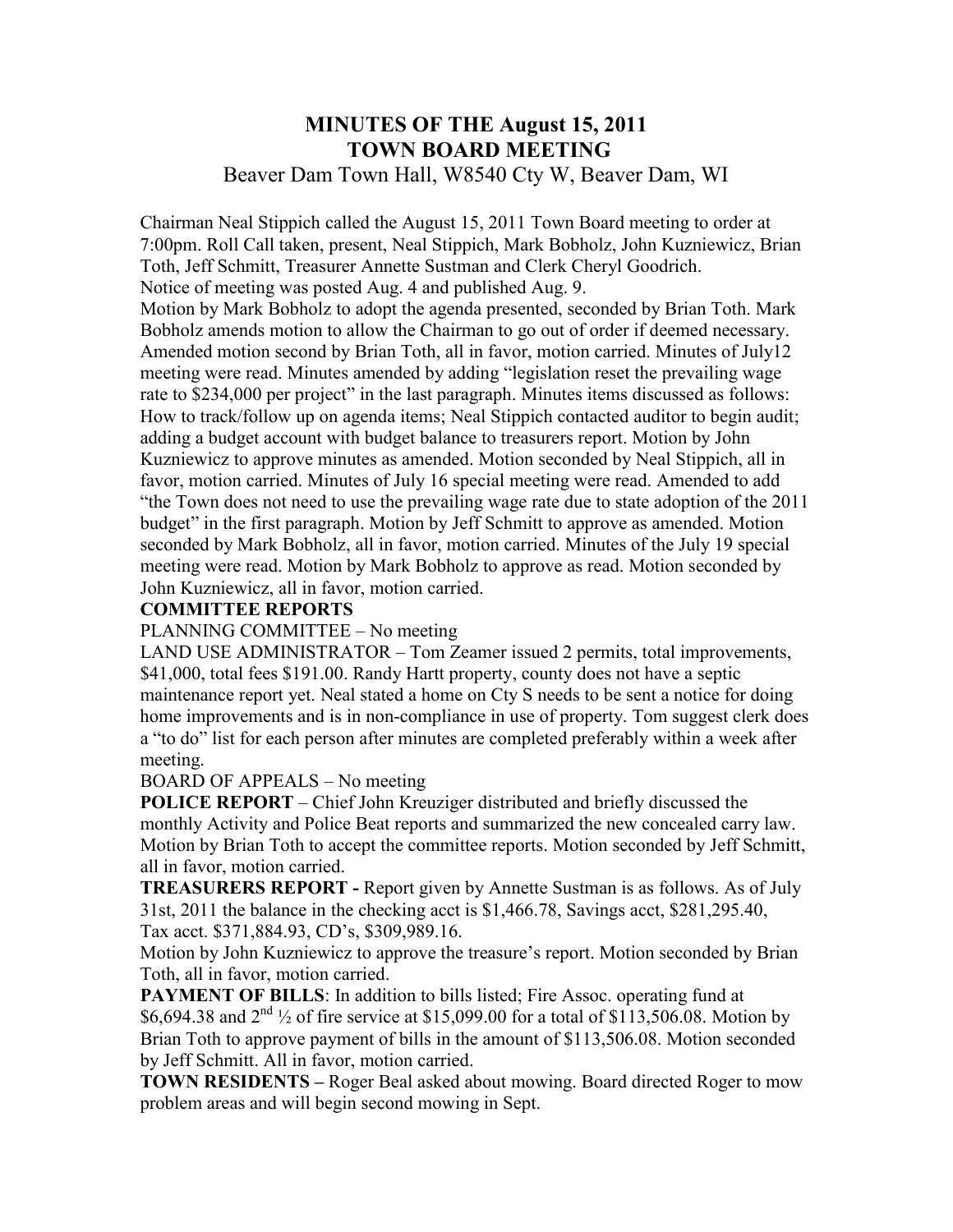#### **UNFINISHED BUSINESS**:

- 1. N. Crystal Lk Rd project-Mitch Leisses of Kunkel Eng. was present. Discussion on dividing the road into to 2 sections, doing 1 section this year and the second section next year. Motion by Neal Stippich to grind and relay the north section, being RR tracks to Ollinger, this year. Motion seconded by John Kuzniewicz all in favor, motion carried.
- 2. Veolia contract Motion by Jeff Schmitt to table and review at a future special meeting. Motion seconded by Mark Bobholz, all in favor, motion carried.
- 3. Salt Storage facility electricity Power source is available out in that area. Neal Stippich will contact an electrician to get an opinion, recommendation and estimate.
- 4. Parker Rd Culvert Motion by John Kuzniewicz to table to a future special meeting. Motion seconded by Jeff Schmitt, all in favor, motion carried.
- 5. Seller/Solicitors Permit Information not yet available. Put this on unfinished business at the Sept meeting.
- 6. April 18 Minutes Motion by Mark Bobholz to approve as presented. Motion seconded by Brian Toth. In favor, Mark Bobholz, Brian Toth. Nay John Kuzniewicz, Jeff Schmitt, Neal Stippich. Motion failed. Motion by Neal Stippich to table to the future special meeting with John Kuzniewicz presenting the document he presented at the April 18 meeting. Motion seconded by Jeff Schmitt. Aye, Jeff Schmitt, John Kuzniewicz, Neal Stippich, Mark Bobholz. Nay, Brian Toth. Motion carried.

#### **New Business:**

- 1. Report on Tetzlaff and Hartt properties Motion by Neal Stippich to table to the Sept meeting. Motion seconded by Jeff Schmitt. All in favor, motion carried.
- 2. Culverts on Sunset Blvd and McKinley Motion by Brian Toth to replace culverts on Sunset Blvd and McKinley with conditions the contractor repair/replace pavement and supply traffic control and Neal Stippich will solicit for proposals. Motion seconded by Mark Bobholz, all in favor, motion carried.
- 3. Budget report Clerk supplied a year to date budget report, Jeff Schmitt approved and would like it to be refined and will discuss at a future special meeting. Add % of budget spent, snow budget from Nov 1-April 1, footnote \$125,000 extra in funds for road maintenance is available per annual meeting.

**Clerks Report –** Emergency Mgmt. Survey-To be completed at a future special meeting. **Chair/Supervisors Report** 

Items discussed – John Kuzniewicz attended the Fire Assoc. meeting and stated the Town will need to budget for additional \$20,000 for purchase of equipment for the fire Dept. Neal Stippich received a complaint on culvert and lack of water drainage on Ollinger Rd. Neal Stippich and Jeff Schmitt will check into it. Neal Stippich approved a dog pic up most likely in the Town of Lowell.

Add fading fire numbers and new road names to the Sept agenda.

Motion by Brian Toth to adjourn, seconded by Jeff Schmitt, all in favor, motion carried. Meeting adjourned 9:20pm.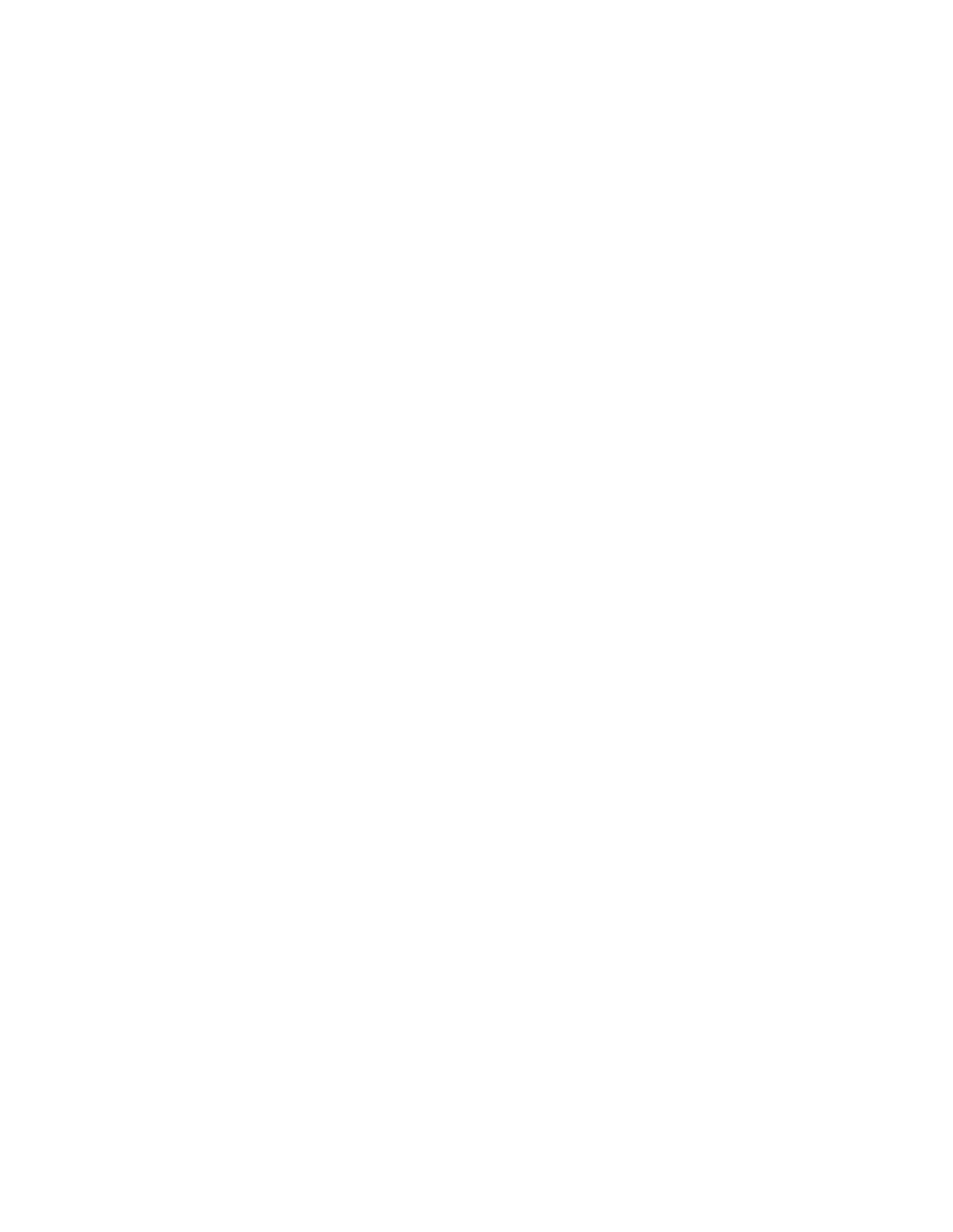## **MINUTES OF THE September 13, 2011 TOWN BOARD MEETING**

## Beaver Dam Town Hall, W8540 Cty W, Beaver Dam, WI

Chairman Neal Stippich called the Sept. 13, 2011 Town Board meeting to order at 7:00pm. Roll Call taken, present, Neal Stippich, Mark Bobholz, John Kuzniewicz, Brian Toth, Jeff Schmitt, Treasurer Annette Sustman and Clerk Cheryl Goodrich. Notice of meeting was posted Sept 6th and published Sept 9th.

Motion by Jeff Schmitt to adopt the agenda presented allowing Chair to go out of ordered if deemed necessary. Motion seconded by John Kuzniewicz. All in favor, motion carried. Minutes of Aug. 15 meeting were read. A site visit was conducted on Ollinger Rd by Jeff Schmitt and Neal Stippich, it was determined that the water drainage issue is due to an obstruction on private property. Neal Stippich also obtained permission from Ferron to do minor cleaning on the other side of the road. Minutes amended by adding "for road maintenance" in the New Business #3. Motion by Mark Bobholz to approve minutes as amended. Motion seconded by Brian Toth, all in favor, motion carried. Minutes of Aug. 24 special meeting were read. Per Jeff Schmitt, pipes in middle of Parker Rd are shot. The big ones at the bottom of the hill are OK. Motion by Jeff Schmitt to approve as read. Motion seconded by Brian Toth, all in favor, motion carried.

#### **COMMITTEE REPORTS**

PLANNING COMMITTEE – Minutes of the Aug.29 meeting were read by Tom Zeamer. Chairman suggests that board members attend the next planning meeting dealing with the Zimmerman Dr water issues. This is a potential problem if a lot currently existing is split according to an application that had come to the planning committee.

LAND USE ADMINISTRATOR – Tom Zeamer issued 2 permits, total improvements, \$11,000, total fees \$161.00. Tom submitted information and passed it on to John Kreuziger on the Tetlaff property for noncompliance of Conditional Use permit so a citation can be issued. Randy Hartt property, Tom will send a certified letter to request plans for house. Chairman request Tom to address a driveway issue on Malek Circle. BOARD OF APPEALS – No meeting

**POLICE REPORT** – Chief John Kreuziger distributed and briefly discussed the monthly Activity and Police Beat reports. Note to watch for request for donations for fraudulent run/walk fundraiser.

Motion by Brian Toth to accept the committee reports. Motion seconded by John Kuzniewicz, all in favor, motion carried.

**TREASURERS REPORT -** Report given by Annette Sustman is as follows. As of Aug. 31st, 2011 the balance in the checking acct is \$1,148.70, Savings acct, \$271,855.49, Tax acct. \$371,976.63, CD's, \$315,286.99. Motion by Brian Toth to approve the

treasure's report. Motion seconded by John Kuzniewicz, all in favor, motion carried. **PAYMENT OF BILLS**: Bills presented total \$72,906.75. Motion by Brian Toth to approve payment of bills in the amount of \$72,906.75. In addition to bills listed are Schmitt Challenges for \$2,268.75 and Intuit for\$25.00. Brian Toth amends the motion to include Schmitt Challenges and Intuit for a total of \$75,200.50. Motion seconded by Mark Bobholz. All in favor, motion carried.

**TOWN RESIDENTS –** None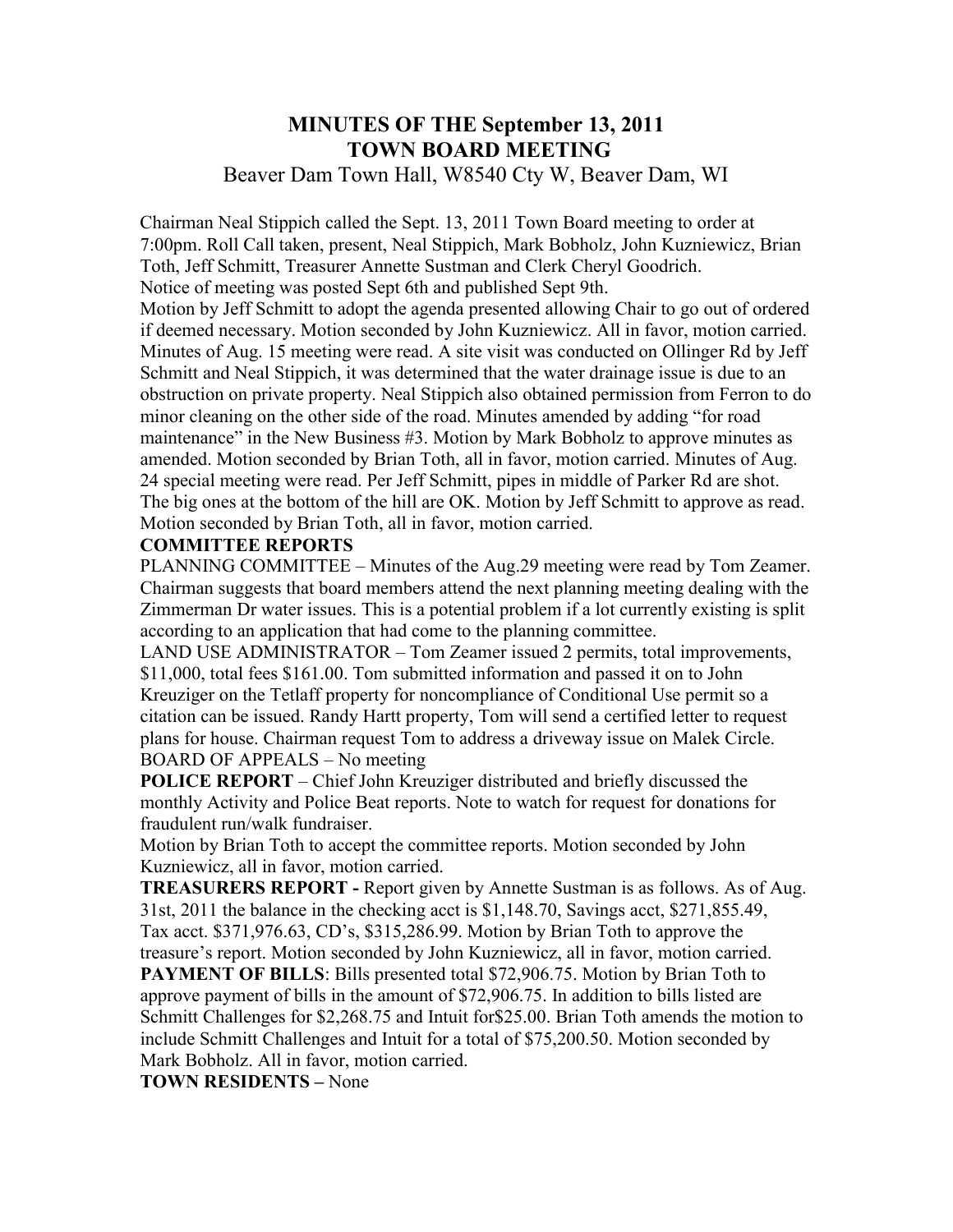#### **UNFINISHED BUSINESS**:

- 1. N. Crystal Lk Rd project-Mitch Leisses of Kunkel Eng. was present. Bids opened Monday, Sept 12 at Kunkel Eng. Low bid was from NEA at \$127,991.75, 2<sup>nd</sup> bid Wolf Paving @ \$147,971.00, third bid from Tri-County Paving @ \$181,106.00. Recommendation is to award to NEA. Motion by Mark Bobholz to award the bid to NEA @ \$127,991.75 and to proceed as soon as possible. Motion seconded by Brian Toth, Ayes Mark Bobholz, Brian Toth, John Kuzniewicz, Neal Stippich. Jeff Schmitt abstain due to potential professional involvement with the general contractor, motion carried. Mitch was instructed to notify the County to tie off monuments.
- 2. Veolia contract Jeff Nie present to represent Veolia. Questions and concerns discussed as follows: fuel surcharge, changing the base rate, index used, annual adjustment. Jeff Nie will attend a special Town meeting, Wed, Sept 21 at 7:00pm.
- 3. Tetlaff and Hartt properties This was discussed in the Land Use report.

#### **New Business:**

- 1. Petition County for Parker Rd bridge aid Jeff Schmitt talked with Pete Thompson on how to apply for replacement of culverts through bridge aid. Motion by Mark Bobholz to petition the County for bridge aid for replacement of 3 culverts on Parker Rd, 1 culvert on S Crystal Lk Rd and 1culvert on N Crystal Lk Rd. Motion seconded by John Kuzniewicz, all in favor, motion carried.
- 2. Fading Fire numbers and replacement of Town road name signs Clerk spoke with Lange and Tapco on the new regulation for replacing road name signs. Both companies assume there is no deadline date to replace sign with new regulation size and reflectivity. Tapco will not assume any responsibility for replacement of faded fire number. Lange will give a reduced rate if the sign originated from Lange. Motion by Jeff Schmitt to get an inventory of deficient fire numbers, road names and safety signs with each board member taking a section of the Town in conjunction with Roger and officers. Motion seconded by Brian Toth, all in favor, motion carried.
- 3. Special meeting Wed. Sept 21 at 7:00pm.
- 4. Liquor License Information needed is population as of Dec 1, 1997 and how many licenses were in existence at that time, to know if a Class B license is available. Tim Fletcher present to discuss possibility of a liquor license for former Scoots at W7771 Thompson Rd. License/Permit requirements are state approved plans, Letter of Intent/Conditional Use Permit, alcohol license, Responsible Beverage course certificate and background check. This will be on the Sept. 21 agenda.

**Clerks Report –** Operator License applications from Mary Meyer and Rachel Guenther. Motion by Jeff Schmitt to approve the operator license applicants. Motion seconded by Brian Toth. All in favor, motion carried.

Issue with like fire numbers on Cty Rd E and Country Dr. Motion by Brian Toth to apprise residents at the given address with a cost estimate and they should work out an agreement between themselves. Motion seconded by John Kuzniewicz, all in favor, motion carried. Distribution of Audit report.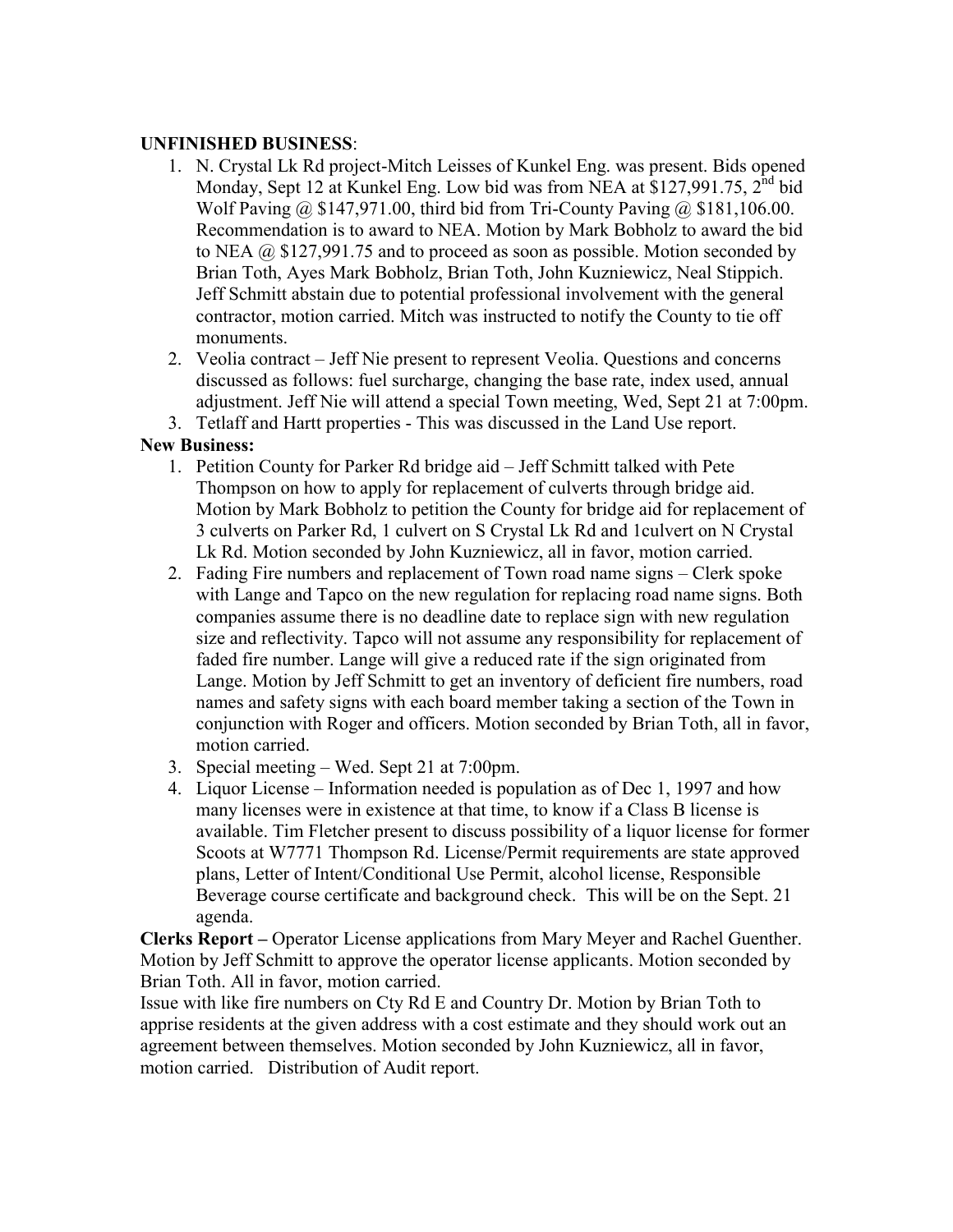#### **Chair/Supervisors Report**

Items discussed – Long grass on lots owned by Tim Bartol and old driveway off Thompson Rd still needs to be removed; Lunde/Meggars fence issue; Wisline classes; Chairman met with city mayor on annexation and leaving Franks property an island, the city will take responsibility for Kellom Rd and city was asked for reimburse of funding for road work on Kellom Rd. and Hemlock Rd. and reimbursement for 5 years of taxes on that property; equalized value report; course recruitment for Emergency managers; door for salt shed.

Motion by Brian Toth to adjourn, seconded by Mark Bobholz, all in favor, motion carried. Meeting adjourned 9:30pm.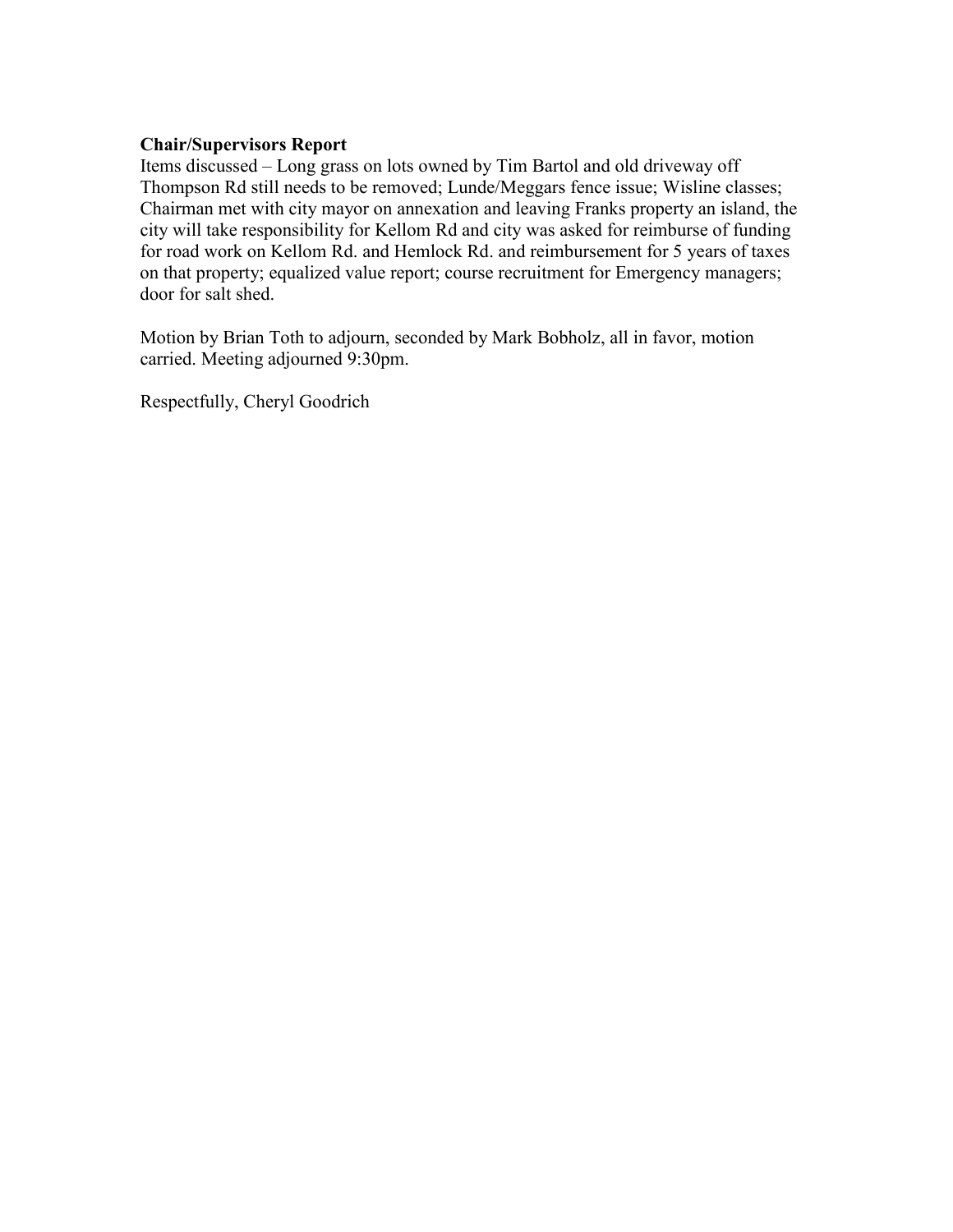# **MINUTES OF THE October 11, 2011 TOWN BOARD MEETING**

## Beaver Dam Town Hall, W8540 Cty W, Beaver Dam, WI

Chairman Neal Stippich called the Oct. 11, 2011 Town Board meeting to order at 7:00pm. Roll Call taken, present, Neal Stippich, Mark Bobholz, John Kuzniewicz, Brian Toth, Jeff Schmitt, Treasurer Annette Sustman and Clerk Cheryl Goodrich. Notice of meeting was posted Oct. 5th and published Oct. 8th.

Motion by Mark Bobholz to adopt the agenda presented allowing Chair to go out of ordered if deemed necessary. Motion seconded by Jeff Schmitt. All in favor, motion carried. Minutes of Sept 13 meeting were read. Amended by adding on to New Business #4 This will be on the Sept 21special meeting agenda, also, add on Planning Committee report –Zimmerman Dr. water issue is a potential problem if a lot, currently existing, is split according to an application received by the Planning committee.

Motion by Brian Toth to approve minutes as amended. Motion seconded by John Kuzniewicz, all in favor, motion carried. Minutes of Sept 21 special meeting were read. Amended as follows: At adoption of agenda, Jeff Schmitt seconds, all in favor, motion carried; #1 Thompson Rd, add- 4 cross drain culverts. Motion by John Kuzniewicz to approve as amended. Motion seconded by Mark Bobholz, all in favor, motion carried. Minutes of the Oct. 3rd meeting were read. 1 correction on vote on #5 Mark Bobholz vote aye, motion carried. Motion by Jeff Schmitt to approve as corrected, seconded by Mark Bobholz, all in favor, motion carried.

#### **COMMITTEE REPORTS**

PLANNING COMMITTEE – Upcoming meeting on Oct.  $24<sup>th</sup>$ .

LAND USE ADMINISTRATOR – Tom Zeamer discussed meeting with Mr. Hannan, Cheryl Goodrich and Tim Fletcher in regards to the liquor license. The license for Tim Fletcher is a regular license. The raceway has a reserve license and there is 1 reserve license still available in the Town for \$10,000. Issued 12 permits, total improvements, \$1,520,250, total fees collected \$4,633.96. Tom has been working on the Comprehensive Plan, did a site visit at the Tetlaff property and feels he is in compliance with the CUP, site visit Beaver Plumbing for sign permit, work on the Maron property issue. BOARD OF APPEALS – No meeting.

**POLICE REPORT** – Chief John Kreuziger distributed and briefly discussed the monthly Activity and Police Beat reports. Garbage dumping on Town roads is a continued problem. 4 citations issued to property owner on Madison St for expired vehicles and long grass. Motion by Brian Toth to accept the committee reports. Motion seconded by John Kuzniewicz, all in favor, motion carried.

**TREASURERS REPORT -** Report given by Annette Sustman is as follows. As of Sept 30th, 2011 the balance in the checking acct is \$5,014.58, Savings acct, \$202,008.05, Tax acct. \$372,053.06, CD's, \$315,286.99. Motion by Brian Toth to approve the

treasure's report. Motion seconded by Neal Stippich, all in favor, motion carried. **PAYMENT OF BILLS:** Bills presented total \$66,910.45. Motion by Brian Toth to approve payment of bills in the amount of \$66,910.45 also to amend my motion last month to include an additional \$1001.13 for a total of \$67,911.58. Motion seconded by Jeff Schmitt. All in favor, motion carried.

**TOWN RESIDENTS –** None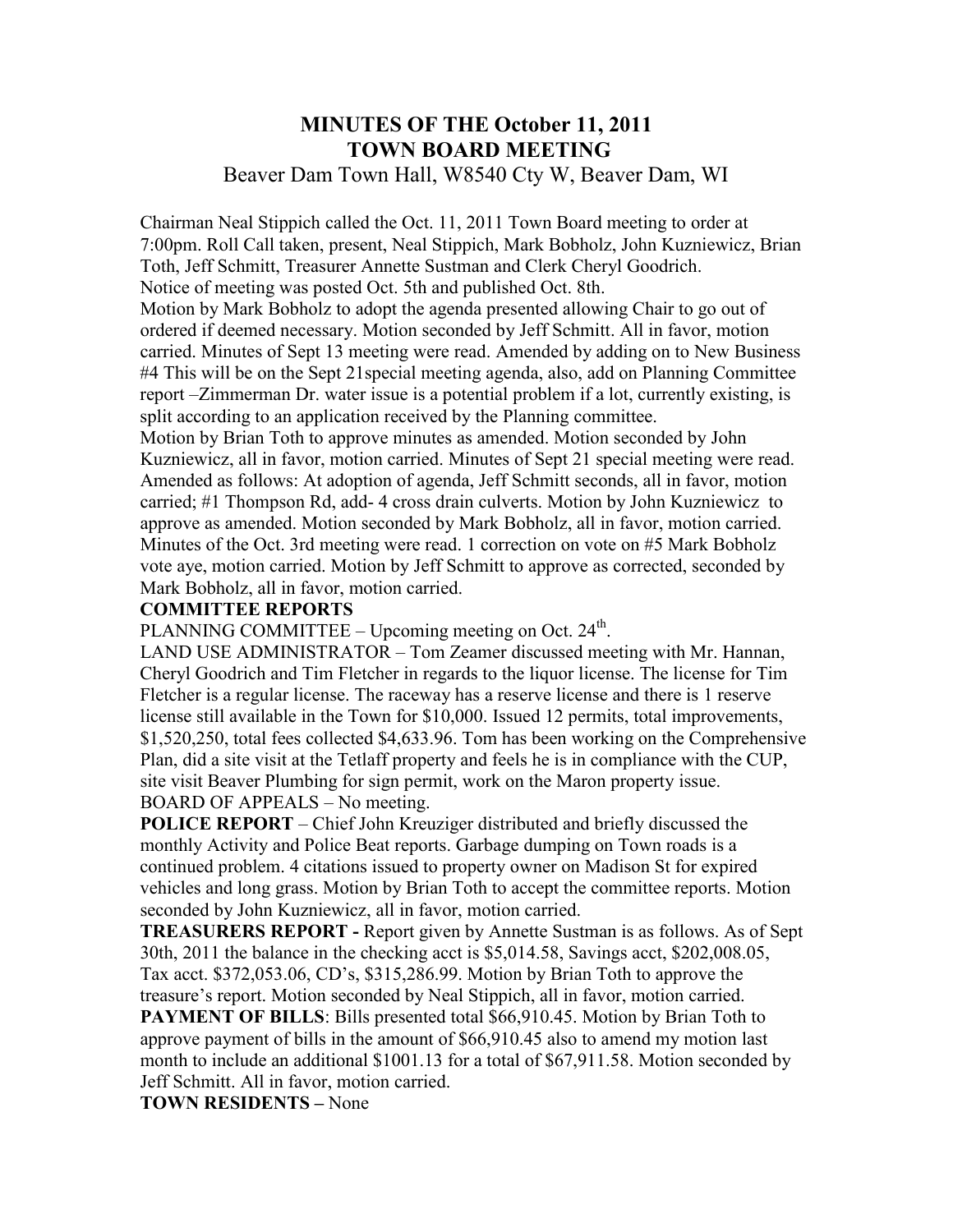#### **New Business**

**6.** Kellom Rd City/Town agreement – City Mayor Tom Kennedy was present. City is in process of annexing land on the north end of town. The city has agreed to take jurisdictional control of Kellom Rd from Cty B to the cul-de-sac for maintenance, upgrades and snow plowing. Map and agreement discussed. A resolution will be drafted and signed within the next two weeks allowing the Chairman to sign the agreement. Hemlock Rd agreement is between Town of Trenton and Town of Beaver Dam. 3. TRIP Funds for shared N Crystal Lk Rd between Prospect Rd and Cty E. City agrees

to engineer and bid it out. Cost est. total is \$200,000. City and Town can apply jointly. Application is due Nov. 16. Motion by John Kuzniewicz to cooperate with the city and jointly apply for TRIP/LRIP funds for improvements on N Crystal Lk Rd between Cty E and Prospect Rd. Motion seconded by Brian Toth, all in favor, motion carried. **UNFINISHED BUSINESS**:

## 1. Veolia contract – Noting received

#### **New Business:**

- 1. Proposals for Salt storage facility electric Buschke not interested, Paul Worth (Alliant) estimates \$150.00 + additional cost for meter, disconnect, breakers and about \$10.00 monthly fee and \$75.00 permit fee. More information will be gathered before the next meeting.
- 2. Hemlock Rd agreement Town will wait to hear from Town of Trenton
- 3. TRIP D/LRIP funds Apply for N Crystal Lk Rd from Cty E to RR tracks.
- 4. Resolution 2011-1A Revised Districting Mistakes made by the state, now corrected, changes the number of Towns wards from 5 to 11. Motion by Neal Stippich to approve Resolution 2011-1A. Motion seconded by Brian Toth, all in favor, motion carried.
- 5. Resolution 2011-2 Approved Bank List M&I Bank, Horicon State Bank, American National Bank, Associated Bank, Chase Bank, and National Exchange. Motion by Brian Toth to approve Resolution 2011-2 Approved Bank List. Motion seconded by Mark Bobholz, all in favor, motion carried.

**Clerks Report –** Operator License applications for Melissa Kemper and Jessica Kolitz . Motion by John Kuzniewicz to approve the operator license applicants pending a favorable background check. Motion seconded by Mark Bobholz. All in favor, motion carried.

Treasurer requests a new computer. Annette can get estimates from Kiekhaefer and put this on the next budget meeting agenda.

Suggestion on putting dumpster dates on Tax newsletter.

#### **Chair/Supervisors Report**

Mark Bobholz gives a Thank You to Bob Tietz, Al Matuszeski and Goodrich's for seeding and spreading hay around the salt storage and tree removal. Items discussed – Bridge Aid approved for McKinley, Sunset Blvd and Parker culvert projects. Budget meeting Thursday, Oct. 20<sup>th</sup>.

Motion by Brian Toth to adjourn, seconded by John Kuzniewicz, all in favor, motion carried. Meeting adjourned 9:30pm.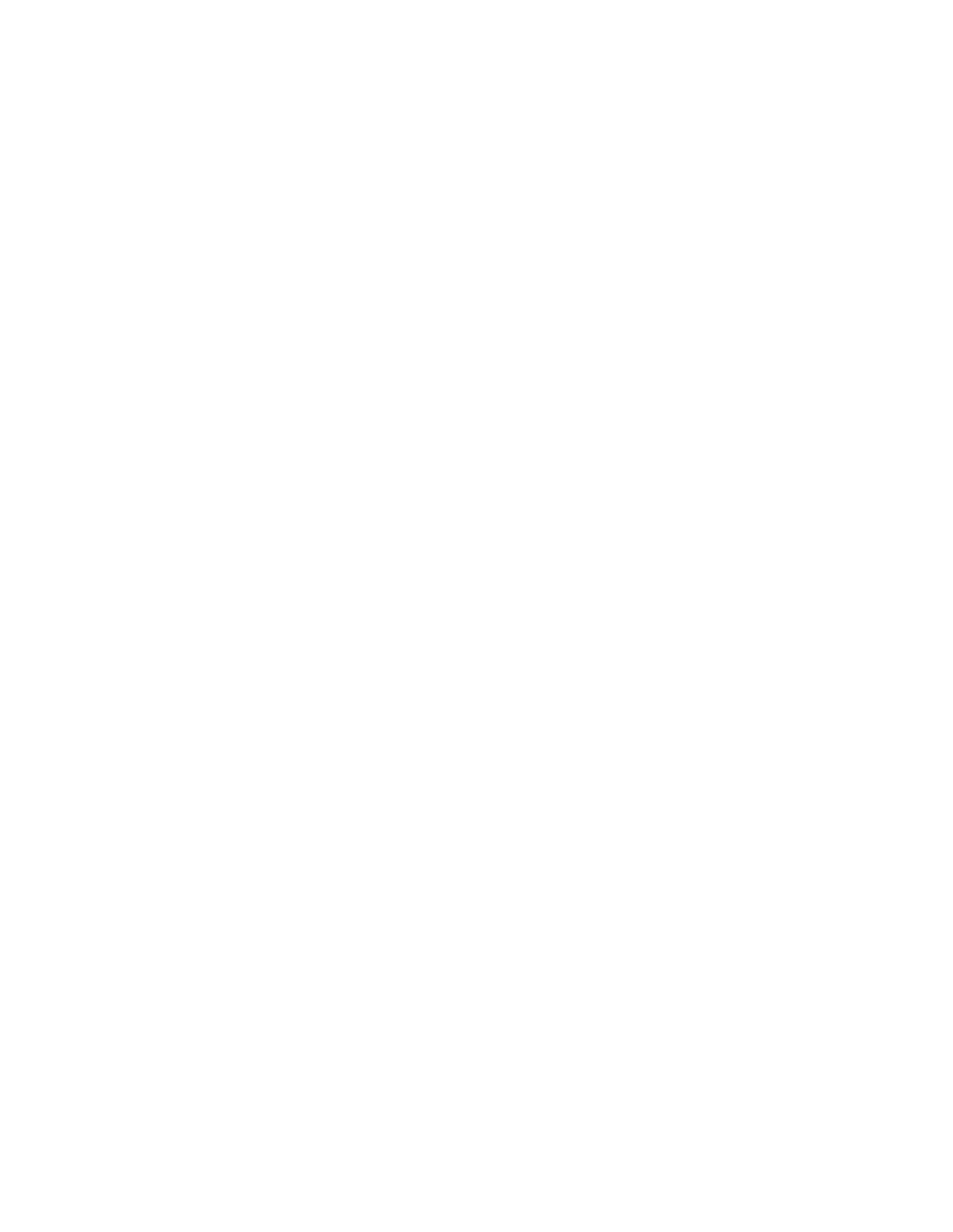# **MINUTES OF THE November 8, 2011 TOWN BOARD MEETING**

## Beaver Dam Town Hall, W8540 Cty W, Beaver Dam, WI

Chairman Neal Stippich called the Nov. 8, 2011 Town Board meeting to order at 7:00pm. Roll Call taken, present, Neal Stippich, John Kuzniewicz, Brian Toth, Treasurer Annette Sustman and Clerk Cheryl Goodrich. Absent, Mark Bobholz and Jeff Schmitt,(arrived late) due to a special County meeting.

Notice of meeting was posted Nov. 2<sup>nd,</sup> published Nov. 5<sup>th</sup>, amended posted Nov. 3 Motion by John Kuzniewicz to adopt the agenda presented. Motion seconded by Brian Toth. All in favor, motion carried.

Minutes of Oct 11 meeting were read. Amended by changing the Planning meeting date to Oct. 24<sup>th.</sup> Adding N Crystal Lk Rd to #3 New business, and change date, in Chair/Supv. Report, for budget from Nov. to Oct 20<sup>th</sup>. Motion by Neal Stippich to approve minutes as amended. Motion seconded by Brian Toth, all in favor, motion carried. Minutes of Oct. 20th special meeting were read. Amended as follows: Add to #2 the est. annual meter service is \$100.00 per year. Motion by John Kuzniewicz to approve as amended. Motion seconded by Brian Toth, all in favor, motion carried.

Minutes of the Oct. 22<sup>nd</sup> meeting were read. Amend adjourned time from p.m. to a.m. Motion by Neal Stippich to approve as amended, seconded by John Kuzniewicz, all in favor, motion carried. Minutes of the Oct.  $26<sup>th</sup>$  special meeting were read. Motion by John Kuzniewicz to approve as read, seconded by Brian Toth, all in favor, motion carried.

## **COMMITTEE REPORTS**

PLANNING COMMITTEE – Tom Zeamer read the unapproved minutes from the Oct.  $24<sup>th</sup>$  meeting.

LAND USE ADMINISTRATOR – Tom Zeamer issued 4 land use permits with improvements of \$204,215 with total fees collected \$957.95.

BOARD OF APPEALS – Tom Zeamer read the unapproved minutes of Oct.19<sup>th</sup> meeting. **POLICE REPORT** – Chief John Kreuziger distributed and briefly discussed the monthly Activity and Police Beat reports.

Motion by Brian Toth to accept the committee reports. Motion seconded by John Kuzniewicz, all in favor, motion carried.

**TREASURERS REPORT -** Report given by Annette Sustman is as follows. As of Oct.31st, 2011 the balance in the checking acct is \$2,709.13, Savings acct, \$183,719.44, Tax acct. \$372,119.32, CD's, \$316,279.73. Motion by Brian Toth to approve the treasure's report. Motion seconded by John Kuzniewicz, all in favor, motion carried. **PAYMENT OF BILLS:** Bills presented total \$97,735.75. Additional bills received from NEA/N Crystal Lk Rd for \$119,731.95 and Wolf Paving/Thompson Rd for \$95,203.12. Motion by John Kuzniewicz to leave the Wolf Paving until the Dec meeting to discuss and pay. Motion seconded by Brian Toth, all in favor, motion carried. Motion by Neal Stippich to approve payment of bills including the NEA bill for a total of \$217,467.70. Motion seconded by Brian Toth. All in favor, motion carried.

**TOWN RESIDENTS –** Earl Voigt, request for Schmitt Challenges to finish taking dirt from ditch/culvert areas & landscape and Wolf Paving needs to feather out driveway at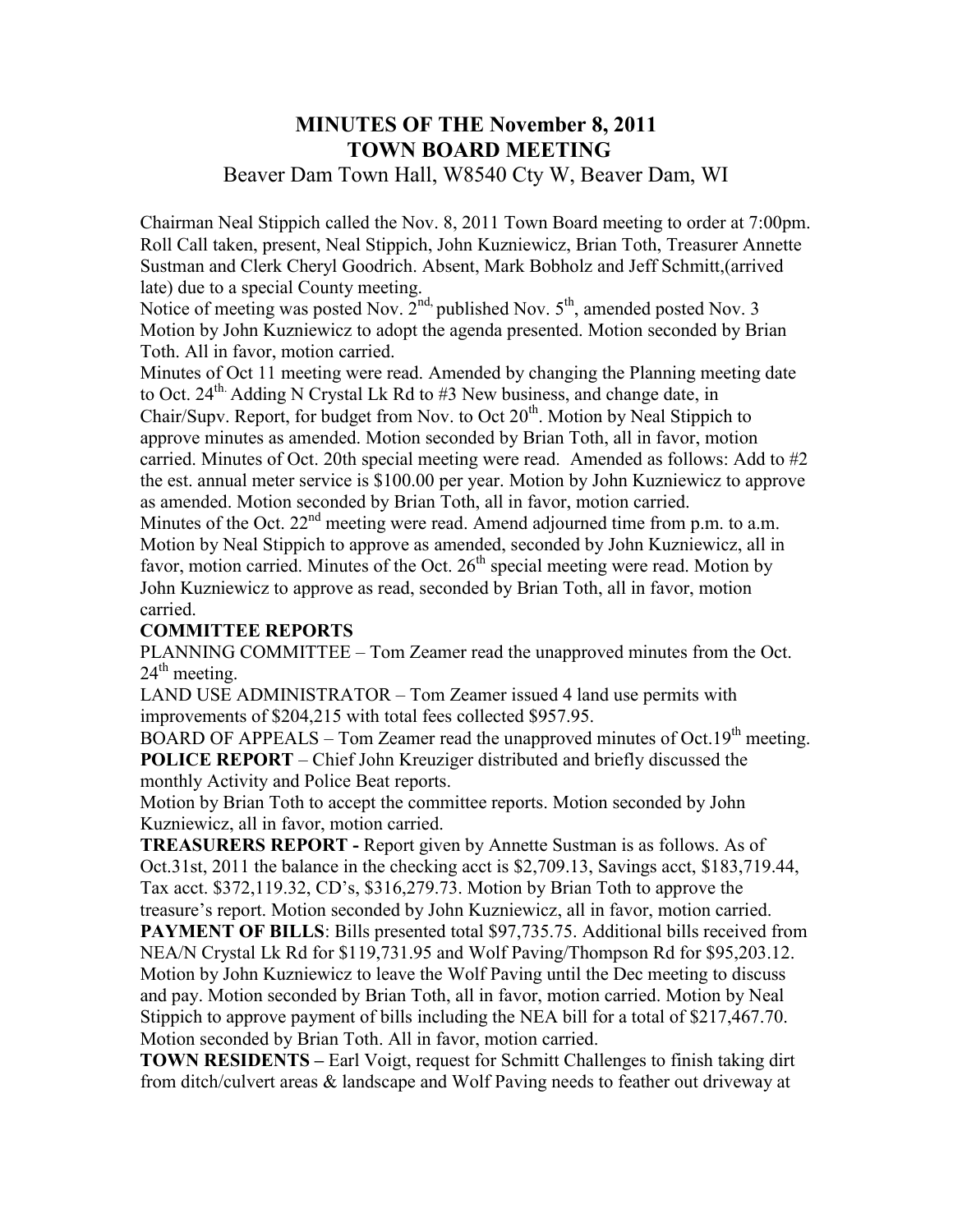farm. Neal advised to speak with Jeff Schmitt. Steve Goeller appreciates culverts on Parker Rd.

### **Unfinished Business:**

- 1. Veolia Contract Table to Nov. 22 meeting
- 2. Website Not working properly and needs updating Include Road Work, Comprehensive plan, dumpster dates, tax newsletter, etc.

#### **New Business**

- **1.** Town/City TRIP application Kellom Rd City/Town agreement City would like Town to take the lead on application, city will fill out application, do the engineering and will reimburse the Town in the end.
- **2.** Dodge County Humane Society dog contract Table till Dec. meeting to allow for review of current and new contract.
- **3.** Road Improvement assessment Policy Designated areas for roads but not built. Motion by John Kuzniewicz to table to Nov.  $22<sup>nd</sup>$  and having Jeff Schmitt writing a policy draft. Motion seconded by Brian Toth, all in favor, motion carried.
- **4.** Snow Plow dispatch and inventory duties Table to Dec. meeting

**Clerks Report –** Operator License applications received from Stacy Lindert, Ashley Feist and Dana Kress. Stacy Lindert denied by Police for unfavorable background check. Motion by Neal Stippich to deny Stacy Lindert based on the recommendation of Chief John Kreuziger. Motion seconded by Brian Toth, all in favor, motion carried. Motion by John Kuzniewicz to approve applications for Feist and Kress, seconded by Brian Toth, all in favor, motion carried. Jeff Schmitt now present. Other items received by clerk: Charter Comm. signature needed on updated contract. Put on Dec. agenda. Notice of noncompliance of assessed value for undev, ag.forest, forest and other. Assoc. Appraisal will be present at the Dec. meeting, if requested, to explain how much of a reval is needed and when it needs to be done. Discussion on proposed budget.

#### **Chair/Supervisors Report**

Future public hearing with DNR on Hammer property, unauthorized dam; bike/ped lane required by state for N Crystal Lk Rd projects; signature needed for County joint powers agreement for proposed emergency services. This will be on the Nov.22 agenda. Public Hearing Nov. 21 for Dennis Giese grading and filling within 60' of lake; public hearing for Walter Maron property Dec. 6 to correct wetland district boundary.

Motion by Brian Toth to adjourn, seconded by Jeff Schmitt, all in favor, motion carried. Meeting adjourned 9:00pm.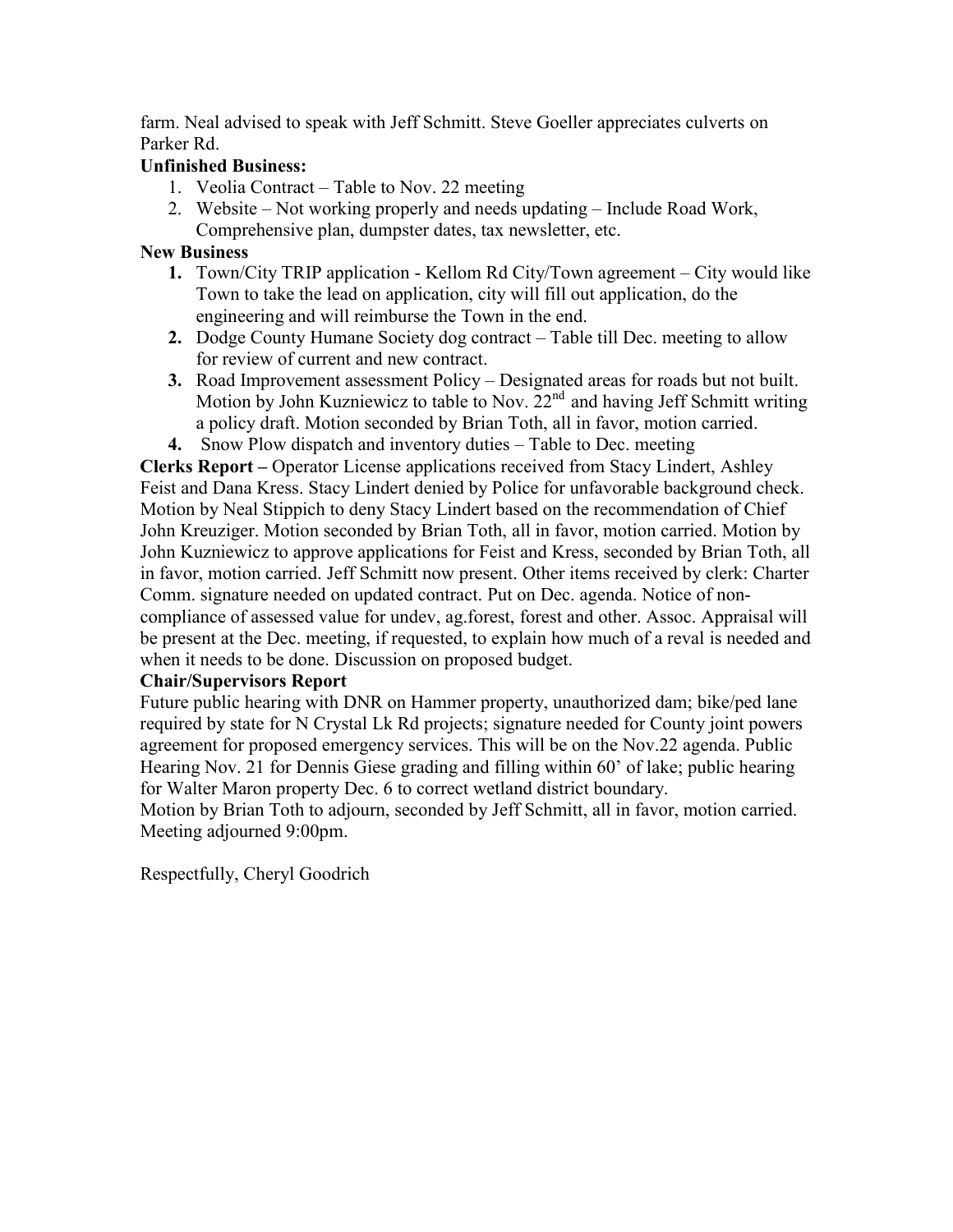## **MINUTES OF THE December 13, 2011 TOWN BOARD MEETING**  Beaver Dam Town Hall, W8540 Cty W, Beaver Dam, WI

Chairman Neal Stippich opened the Public Hearing at 7:00pm on the Liquor license for applicant Tim Fletcher, dba Hogz & Honeez LLC, located at W7771 Hwy 33, Beaver Dam. Tim Bartol questioned the capacity of the building vs. available parking spaces. It was determined that there is ample space for required parking stalls based on sq. footage of the building, per Town code. No other comments for or against. Hearing closed. Chairman Neal Stippich called the Dec. 13, 2011 Town Board meeting to order at 7:10pm. Roll Call taken, present, Neal Stippich, Mark Bobholz, Jeff Schmitt, John Kuzniewicz, Brian Toth, Treasurer Annette Sustman and Clerk Cheryl Goodrich. Notice of meeting was posted Dec. 6, published Dec 10, amended posted Dec.12. Motion by Mark Bobholz to adopt the agenda presented allowing the Chair to move order if necessary. Motion seconded by Brian Toth. All in favor, motion carried. Minutes of Nov. 8 meeting were read. Motion by Brian Toth to approve minutes as amended, changing Jeff Schmitt from being absent to arriving late. Motion seconded by John Kuzniewicz, all in favor, motion carried. Minutes of Nov 22 Budget Hearing, Special Town Electors meeting and Special Town Board meeting were read. Minutes amended by separating the meetings in the minutes. Motion by Mark Bobholz to approve as amended. Motion seconded by John Kuzniewicz, all in favor, motion carried.

#### **COMMITTEE REPORTS**

#### PLANNING COMMITTEE – No meeting

LAND USE ADMINISTRATOR – Tom Zeamer issued 6 permits with improvements of \$60,000 and total fees collected \$510.00. Order for Comprehensive Plan is as follows: Public Information meeting was held, Nate Olsen gave a presentation, next step is for the Planning Committee to finalized and approve by resolution to recommend to the Town Board, then Town Board must have a public hearing with a 30 day notice and adopt by Ordinance. Maron's working on rezoning of wetlands property. Need for code books to be updated. Clerk will contact Municode.

BOARD OF APPEALS – No meeting

**POLICE REPORT** – Chief John Kreuziger distributed and briefly discussed the monthly Activity and Police Beat reports. Letter of resignation from Officer Brandon Stommel. Motion by Brian Toth to accept resignation. Seconded by Mark Bobholz, all in favor, motion carried. Smash and grab of vehicles at Beaver Dam Country Club and Old Hickory. Suspect was caught on site. A request to purchase a new mobile data computer for the squad with this year's budget. Motion by Brian Toth to authorize the purchase of the computer, seconded by Jeff Schmitt, all in favor, motion carried.

Motion by John Kuzniewicz to accept the committee reports. Motion seconded by Neal Stippich, all in favor, motion carried.

**TREASURERS REPORT -** Report given by Annette Sustman is as follows. As of Nov Nov. 30, 2011 the balance in the checking acct is \$4,365.93, Savings acct, \$278,881.54, Tax acct. \$152,149.38, CD's, \$316,279.73. Request to turn delinquent PP from CM Lumber and Rally Motors over to collections. Motion by John Kuzniewicz to allow treasurer to turn over delinquent personal property over to collections. Motion seconded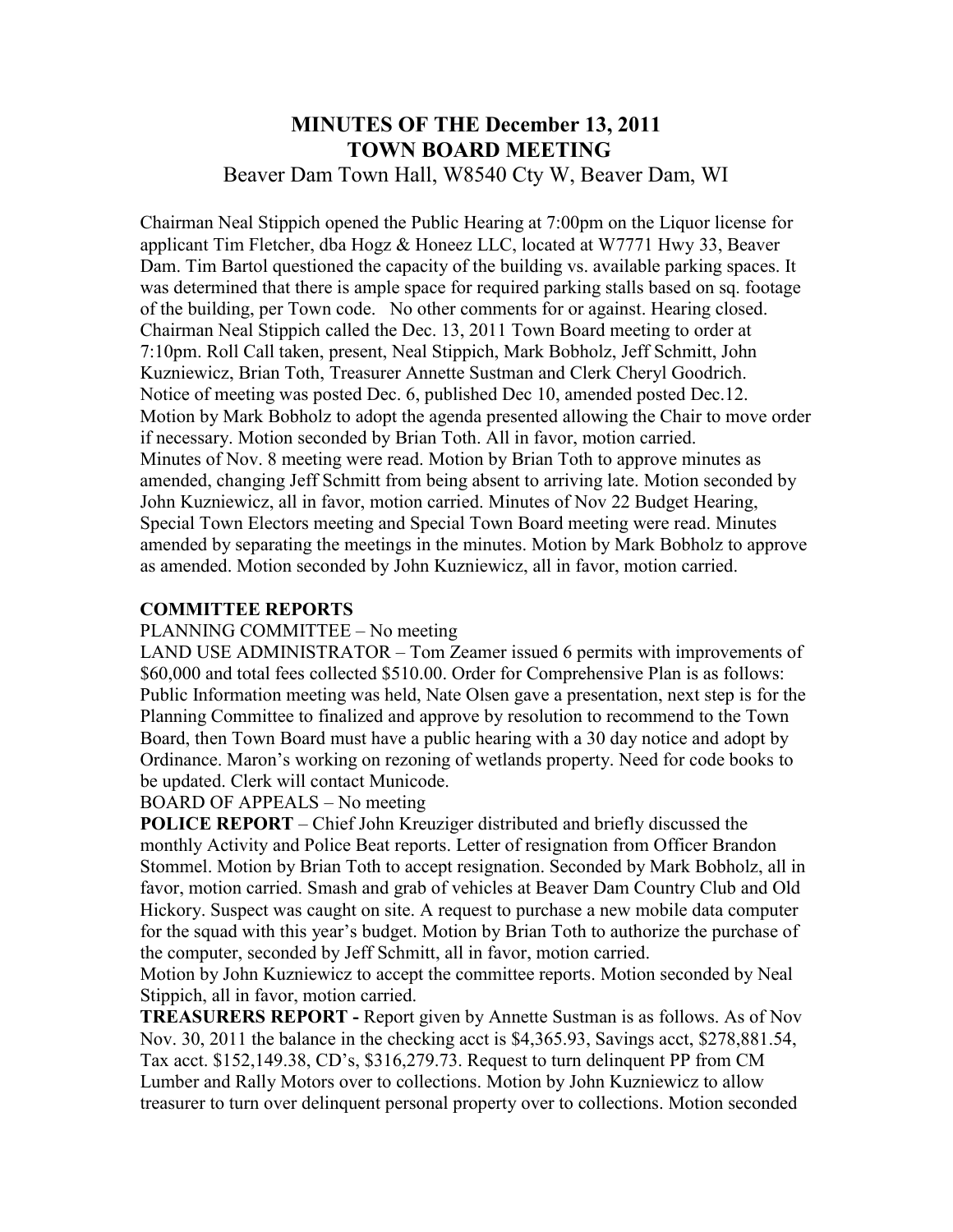by Mark Bobholz, all in favor, motion carried. Motion by Mark Bobholz to approve the treasurer's report, seconded by Neal Stippich, all in favor, motion carried.

**PAYMENT OF BILLS:** Bills presented total \$149,852.65. Motion by Mark Bobholz to approve payment of bills presented in the amount of \$149,852.65. Motion seconded by John Kuzniewicz, 4 Ayes with Jeff Schmitt abstaining, motion carried.

**TOWN RESIDENTS –** Rogers, discuss continued plowing problems with cars parked in cul-de-sacs. Give name and address to Jeff Schmitt and he will contact them. Ordinance in place for no parking on Town Roads. Craig Seaver, Thompson Rd. re; notification of road construction to residents. Daily newspaper is Town legal notice along with postings. Town will consider protocol for notification to residents on roads to be worked on.

#### **New Business**

- **1.** Associated Appraisal Mark Brown present to discuss near future need for revaluation of the Town.
- **2.** Liquor License for Tim Fletcher, Hogz & Honeez Application and fee received by clerk. Motion by Mark Bobholz to approve the Class B Beer/Liquor License to Tim Fletcher, dba as Hogz & Honeez LLC. Motion seconded by Brian Toth, all in favor, motion carried.

#### **Unfinished Business:**

1. Town/City TRIP application – Application is complete and in Juneau, meeting to judge/award applications to be held Wed. Dec 14th.

## **New Business:**

- **3.** Adopt Comprehensive Plan As discussed earlier, this should take place in Feb. or March.
- **4.** Dodge County Humane Society Contract Change in housing fee from \$75.00 to \$78.75 per animal Motion by Mark Bobholz to award stray animal contract for 2012 (dogs only) to the dodge county Humane Society. Motion seconded by Jeff Schmitt. All in favor, motion carried.
- **5.** Road Improvement assessment Policy per Jeff Schmitt, the Procedure is laid out in the State Statutes.
- **6.** Private cleaning of Town Rd ditches Policy is needed due to recent problems with residents cleaning out ditches. Ferron request he not be billed the entire cost. Neal had a conversation with Jeff and residents on Cty B and N Crystal Lk Rd. about possible solutions. Motion by Mark Bobholz to have residents come to the Town Board, have all members of the Town Board do a site assessment. Seconded by Brian Toth, discussion to include a permit and possible engineered plan, use subdivision code and/or modify code. Mark Bobholz withdraws motion. Suggest of use of a Letter of Intent. Ordinance needed if a fee and fine is attached. Motion by Neal Stippich to hold a meeting to devise a policy for maintenance of Town road side ditches. Motion seconded by Jeff Schmitt, all in favor, motion carried.

**Clerks Report –** Operator License applications received from Rebecca Herbst, Alicia Bremmer, Chris Westphal, Tasha Wuesthoff, Julie Hughes, Tim Fletcher. Motion by Neal Stippich to approve above listed operator applicants. Motion seconded by Brian Toth, all in favor, motion carried.

**Chair/Supervisors Report –** Letter from Fire Chief informing the Town about a resident on Ollinger Rd illegal burning.